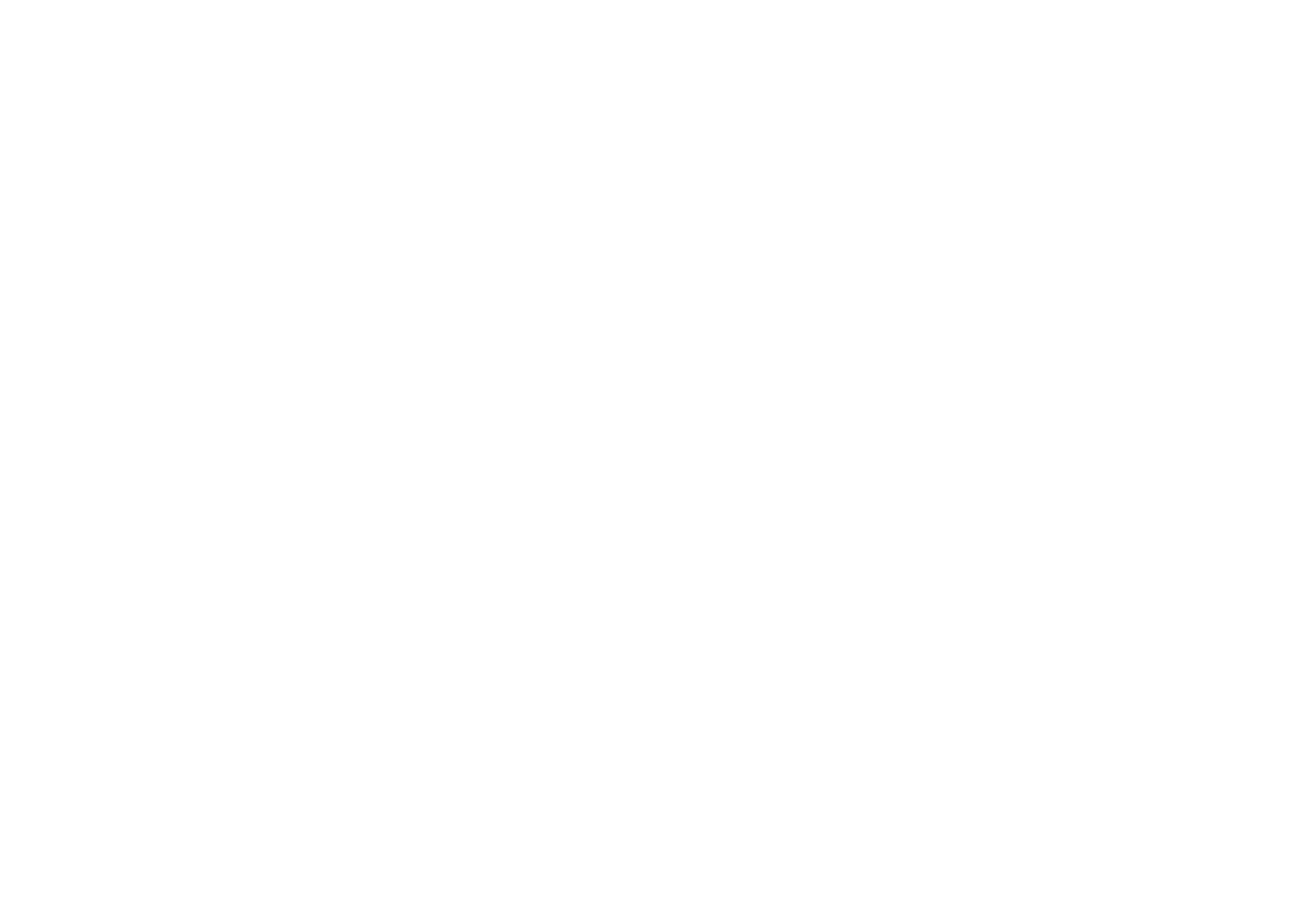# Content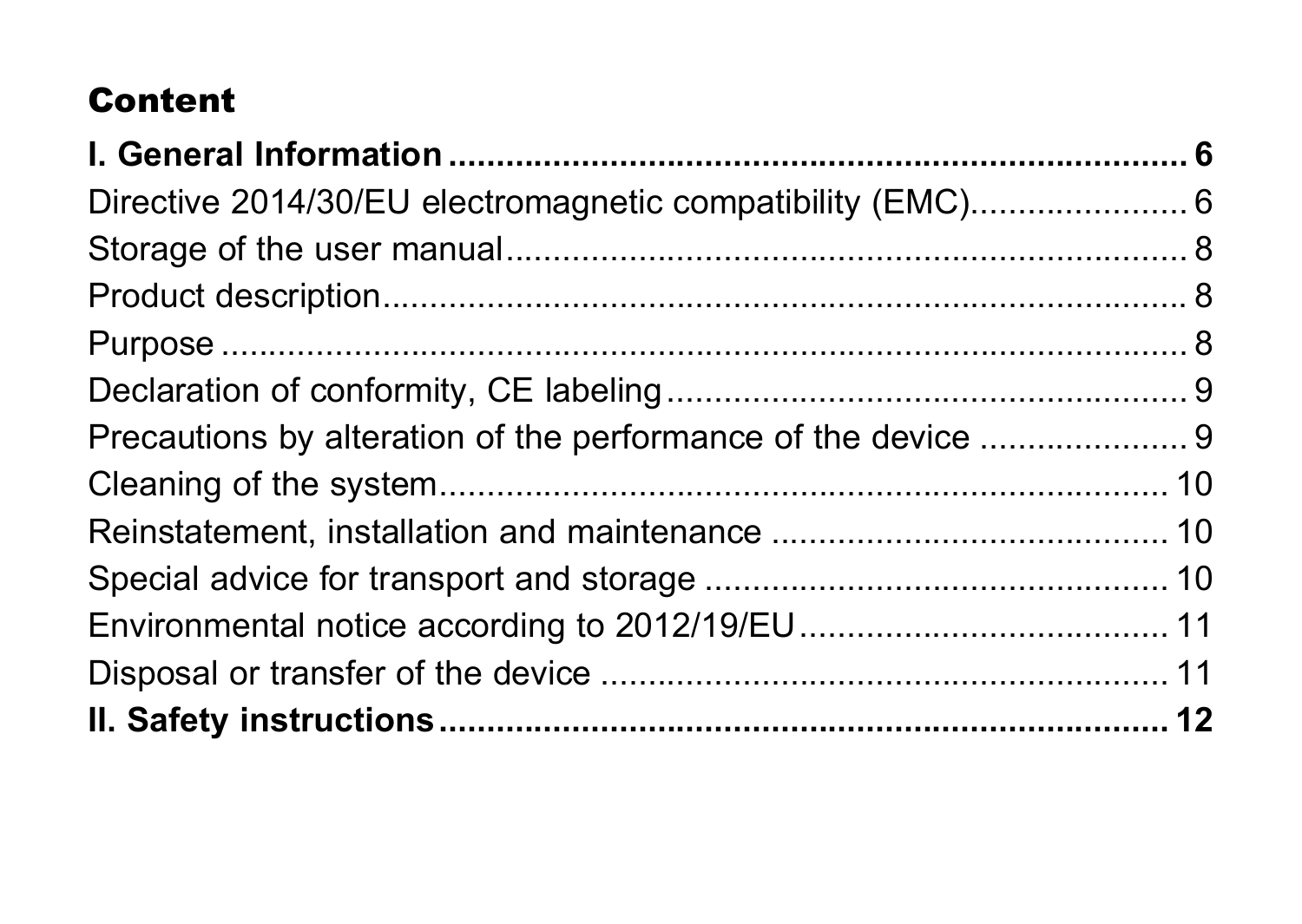| 14 |
|----|
|    |
|    |
|    |
|    |
|    |
|    |
|    |
|    |
|    |
|    |
|    |
| 23 |
| 24 |
|    |
|    |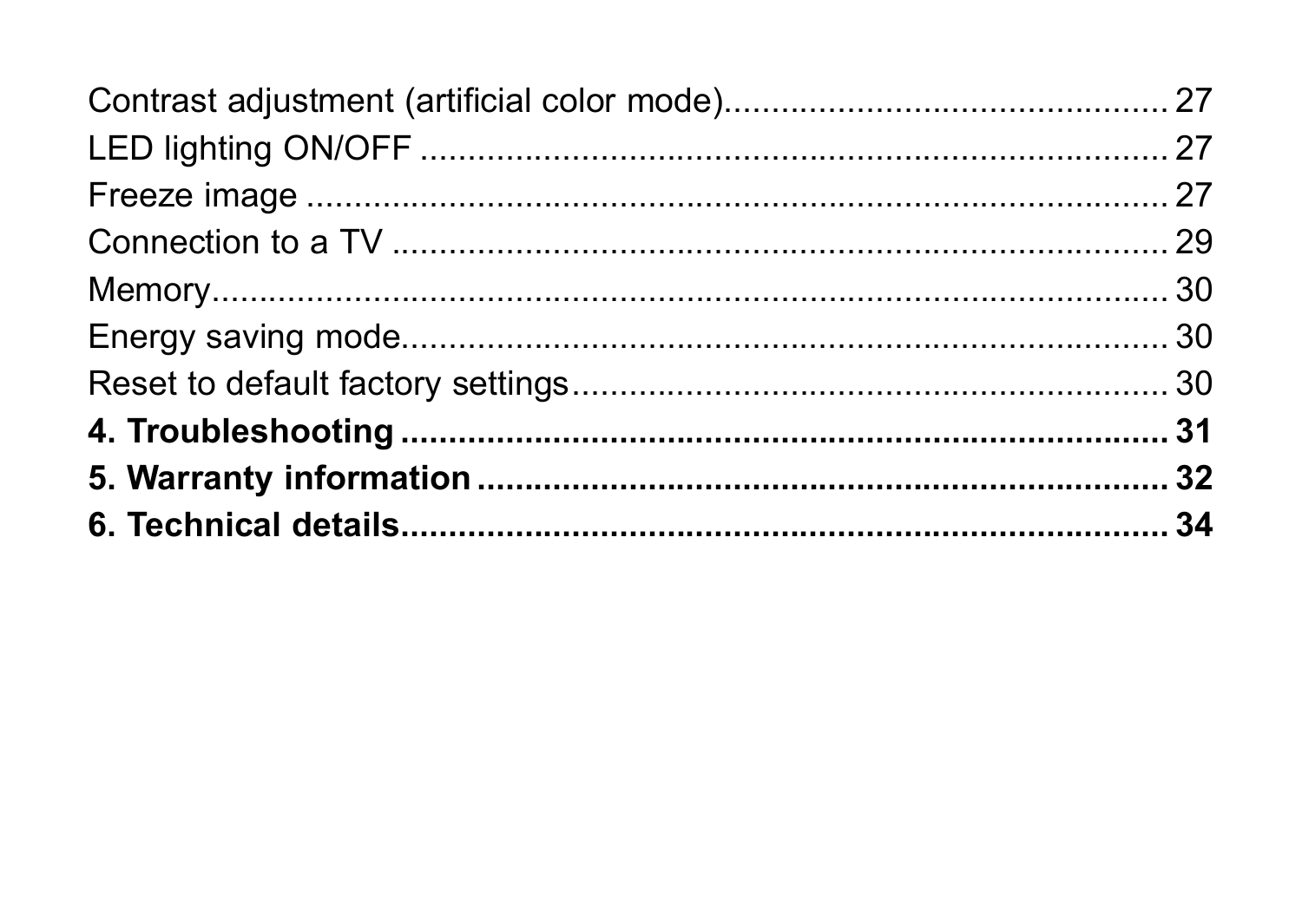# <span id="page-5-0"></span>I. General Information

Important notes on the operation of the electronic magnifier MANO5. Please read them carefully prior to the operation of the electronic magnifier!

#### Directive 2014/30/EU electromagnetic compatibility (EMC)

This electronic magnifier is suited for use in all set-ups including the domicile that are connected directly to a public power supply for buildings with residential purposes.

This electronic magnifier is designed for the use in the indicated electromagnetic environment. The user should ensure the use in the indicated environment.

This electronic magnifier operates on HF-Energy exclusively for its own function. Therefore the emitted interference of high frequency disturbances is very low and the interference with other appliances operated closeby is improbable. When operating the reading system simultaneously with other systems, however, the possibility of disturbances of the system or other systems should not be neglected.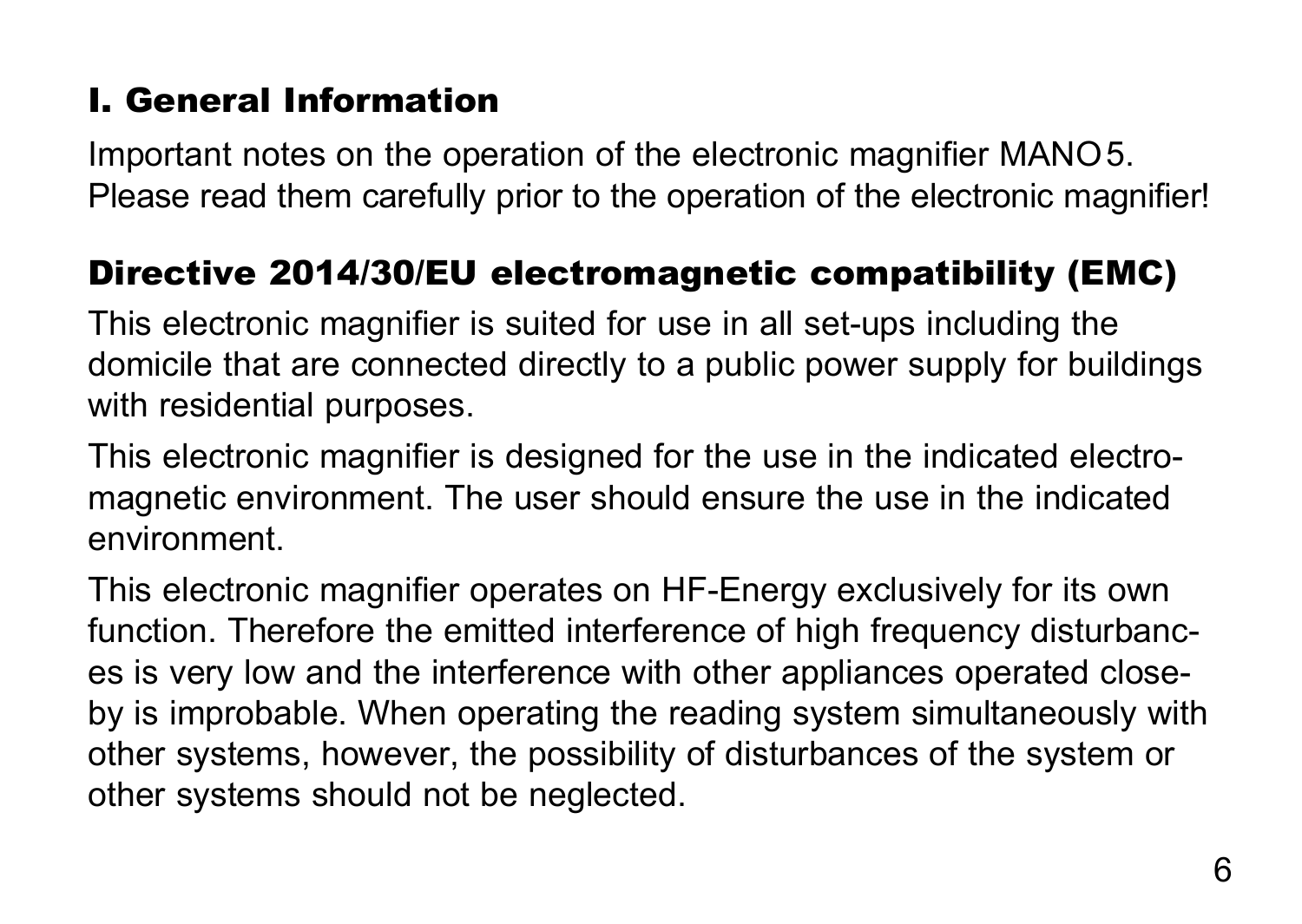For this reason it should be ensured that the system is not placed directly beside or on top of another system. If the set-up of this system in the proximity of medical, measuring devices cannot be avoided, the operator of these devices has to be informed that it is necessary to observe the performance of the system to control the conventional use of the system in the chosen set-up.

Electronic devices are sensitive towards electric discharge and towards high frequency electromagnetic fields.

# **Caution:**

In order to avoid high frequency disturbances (e.g. microwaves) the operator should respect a minimum distance of one meter/three feet to portable and mobile HF-telecommunication devices.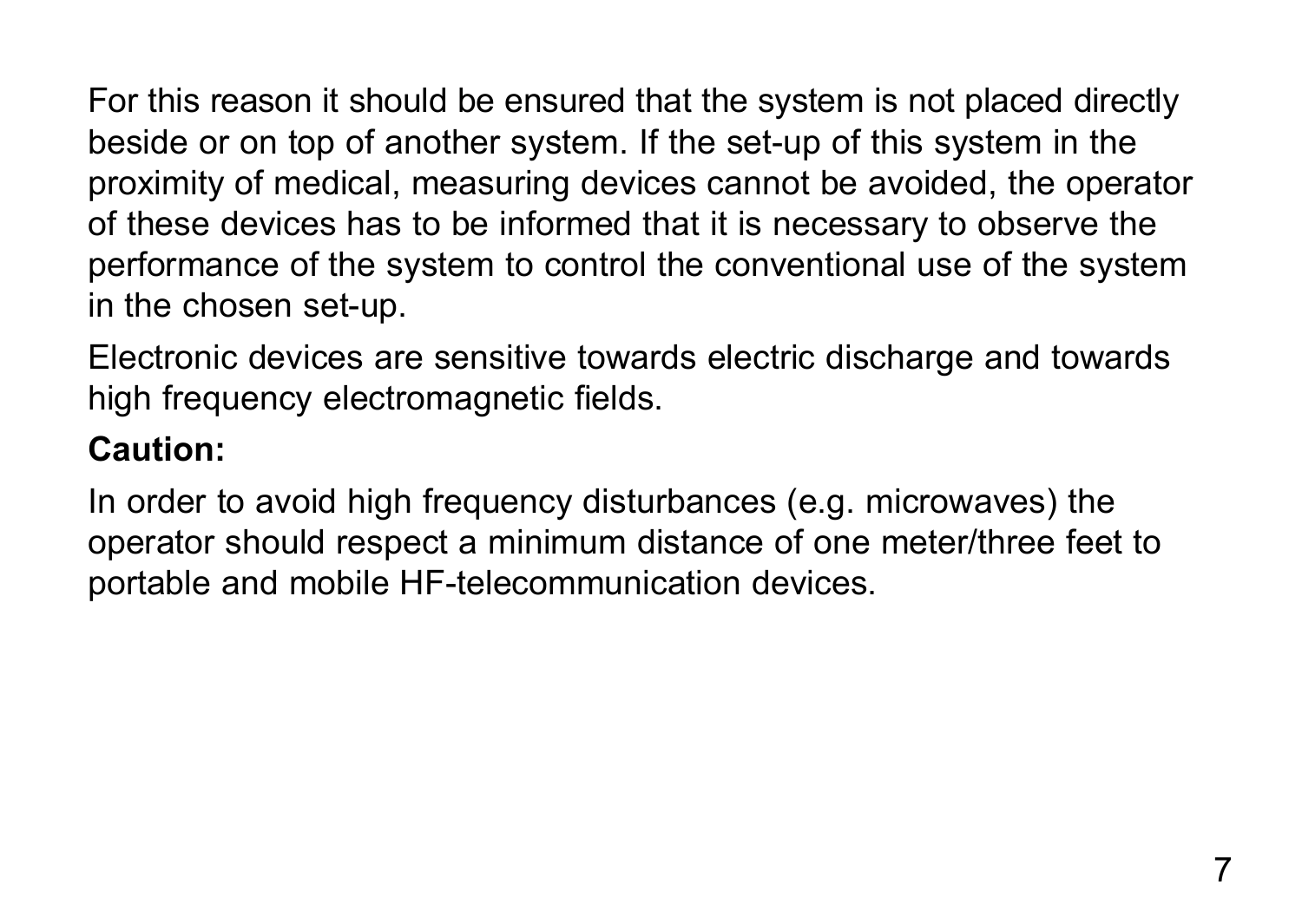# <span id="page-7-0"></span>Storage of the user manual

The user manual is an essential part of MANO 5. Please keep the manual in a safe place for future reference.

# Product description

MANO 5 is a system to magnify text and images with the following benefits:

- 5" LCD display (approx. 12.9 cm diagonal) with true color and up to 20 artificial color modes
- continuous magnification of approx. 4x to 20x
- ergonomic design with fold-out stand and optionally attachable handle, compact and easy to use
- the low weight of 210 g allows comfortable handling at home or on the go

# Purpose

The electronic magnifier MANO 5 is an audio/video, information and communication technology device, for magnifying text and images (e.g. in the office, at home and during leisure time).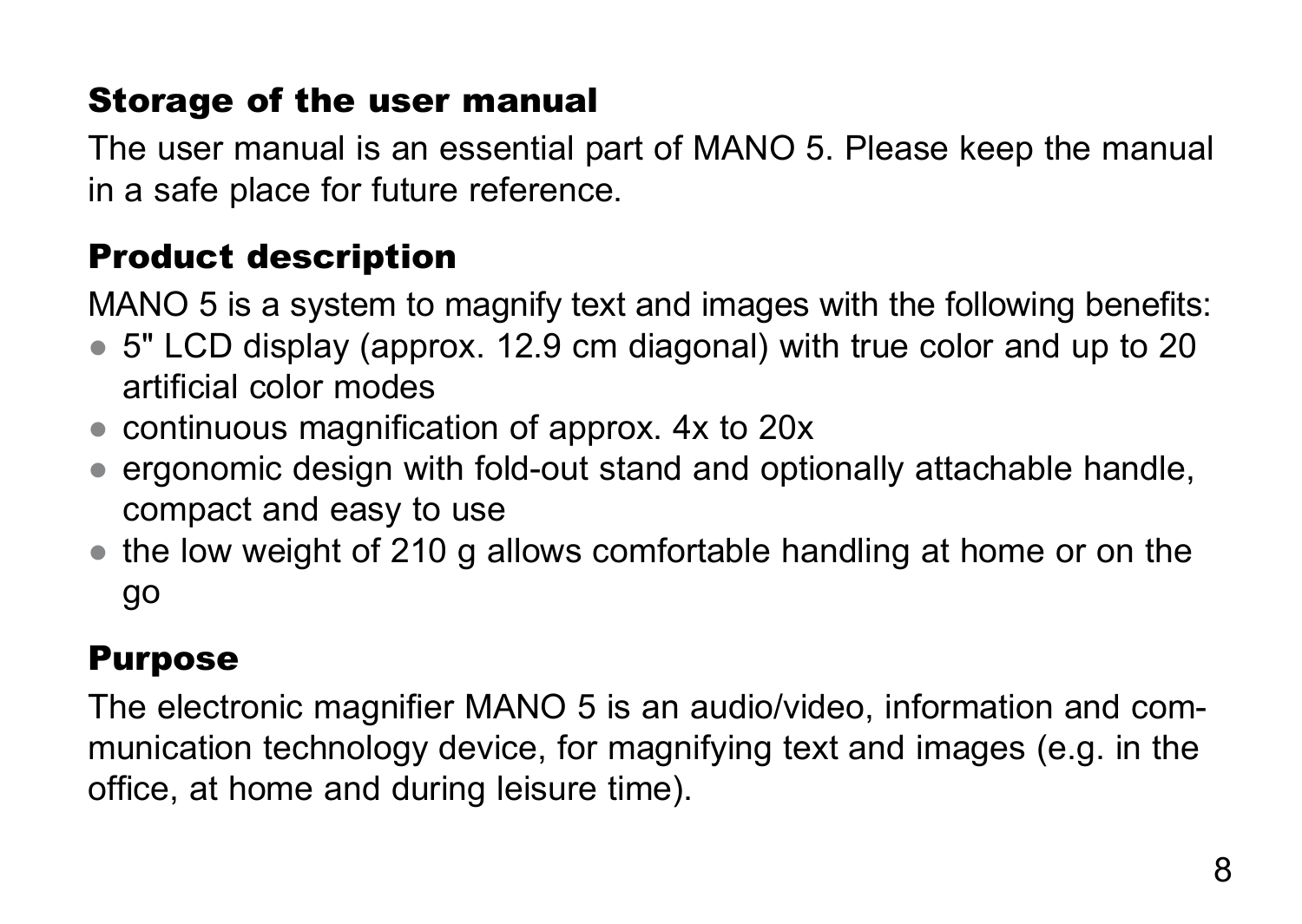#### <span id="page-8-0"></span>Declaration of conformity, CE labeling

MANO 5 complies with the essential requirements of the Directive 2014/35/EU (Low Voltage Directive), as well as other relevant and applicable regulatory requirements and standards. You can review and/or download a copy of the declaration of conformity at www.reineckervision.de/medien/konformitaetserklaerungen/ . You can also write a letter to Reinecker Vision GmbH, Sandwiesenstr. 19, 64665 Alsbach-Hähnlein, Germany, to request a copy.

#### Precautions by alteration of the performance of the device

Should any of the technical features or performances change (failure, malfunction etc.), the device must be turned OFF and the battery must be taken out. **Please do not switch ON the device again.** Refer directly to your authorized dealer or to Reinecker Vision GmbH Service Center.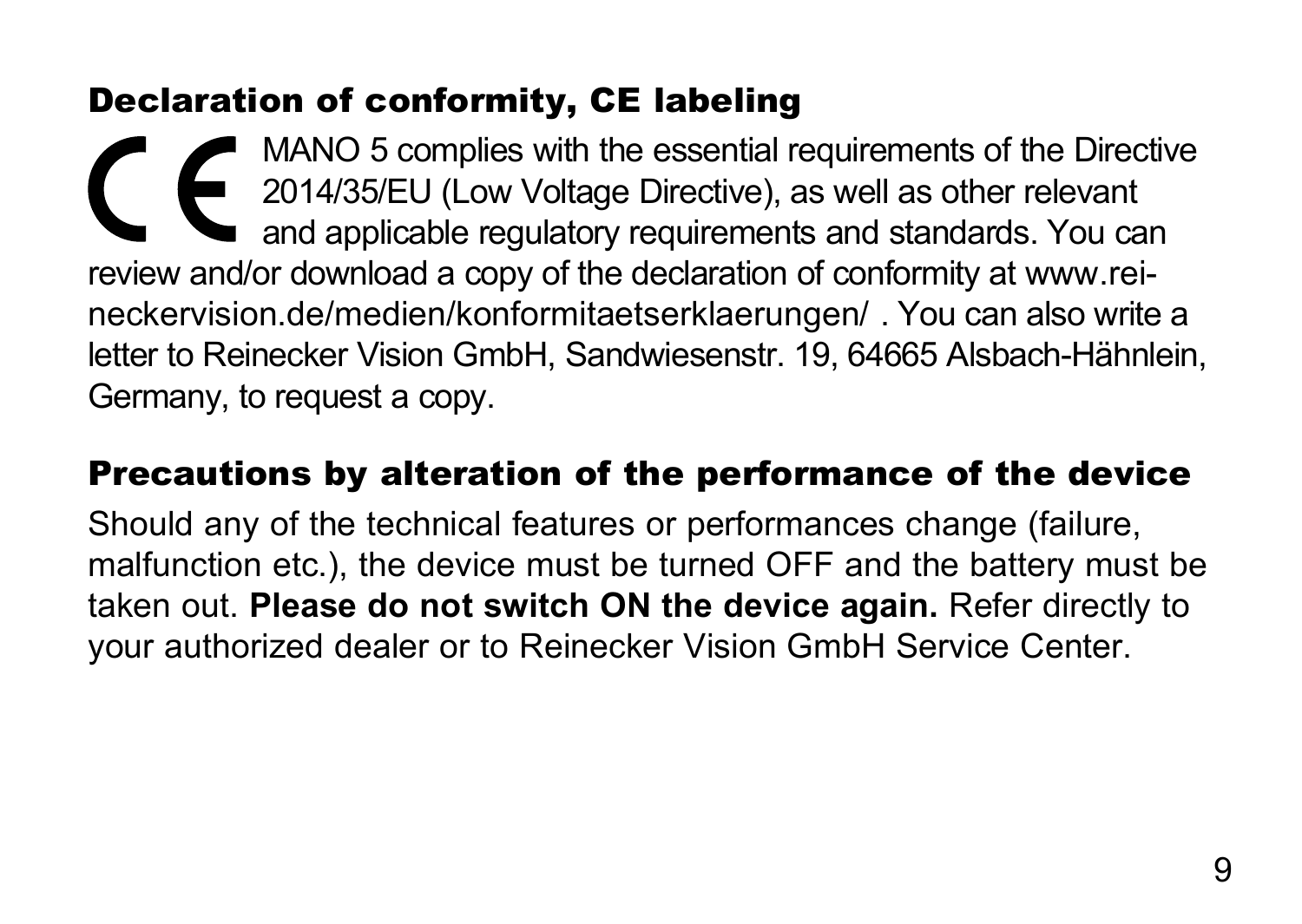# <span id="page-9-0"></span>Cleaning of the system

- Before cleaning, disconnect the unit from the power supply.
- Clean the device with a mild household cleaner and microfiber cloth.
- Do not allow any liquids to enter the device.

#### Reinstatement, installation and maintenance

This device may be technically repaired and reconditioned by Reinecker Vision GmbH only or by an authorized technician.

#### Special advice for transport and storage

For safety reasons, the unit must only be shipped in the original packing. The unit must be stored in dry and closed rooms in the original packing.

The following conditions for transport and storage have to be respected:

- Air pressure: 700 to 1000 hPa
- Temperature range: +5°C to +50°C
- Relative air humidity: 30% to 80%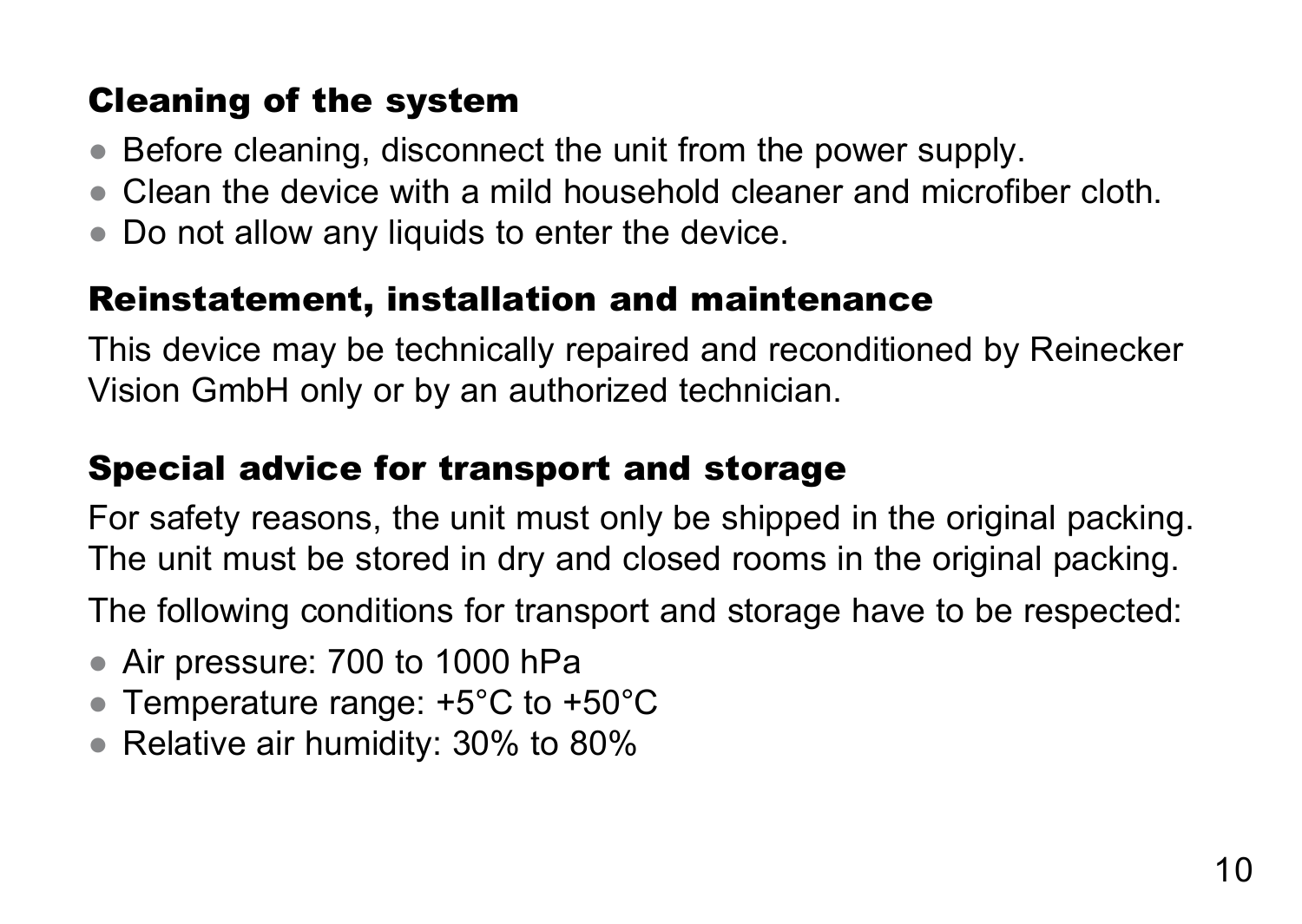# <span id="page-10-0"></span>Environmental notice according to 2012/19/EU



MANO 5 contains electronic components. To avoid damage to the environment, the country-specific rules have to be respected.

# Disposal or transfer of the device

This equipment may retain user settings and stored images if disposed of or transferred. Prior to disposing or transferring MANO 5, remove all personal content from the device, as described in ["Reset to default factory](#page-29-1) [settings" on page 30.](#page-29-1)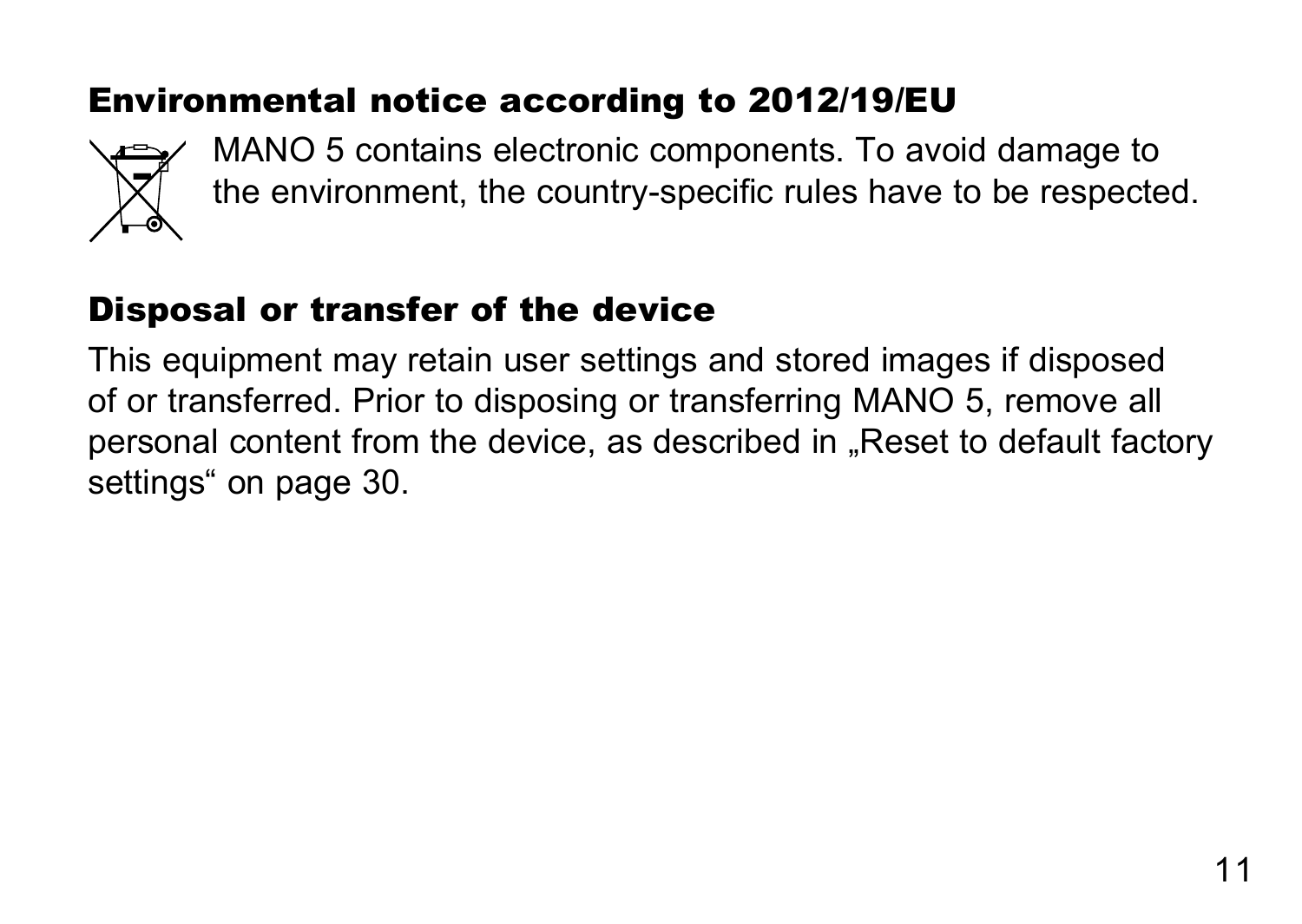# <span id="page-11-0"></span>II. Safety instructions

Please respect the following safety instructions:

- 1. Do not plug the AC adapter into a faulty electrical outlet. Doing so may cause electrical shock or fire.
- 2. Do not plug the AC adapter or power cord into a power outlet with wet hands.
- 3. Only use the power adapter which is included in the delivery by Reinecker Vision GmbH. The use of any other equipment might lead to a product damage.
- 4. If the device is intended for battery operation, only original parts may be used.
- 5. Do not expose the device to direct sunlight, as this would harm the picture quality.
- 6. Do not use this device below +10°C or above +35°C.
- 7. Keep liquids away from the system. Only operate the device in a dry environment.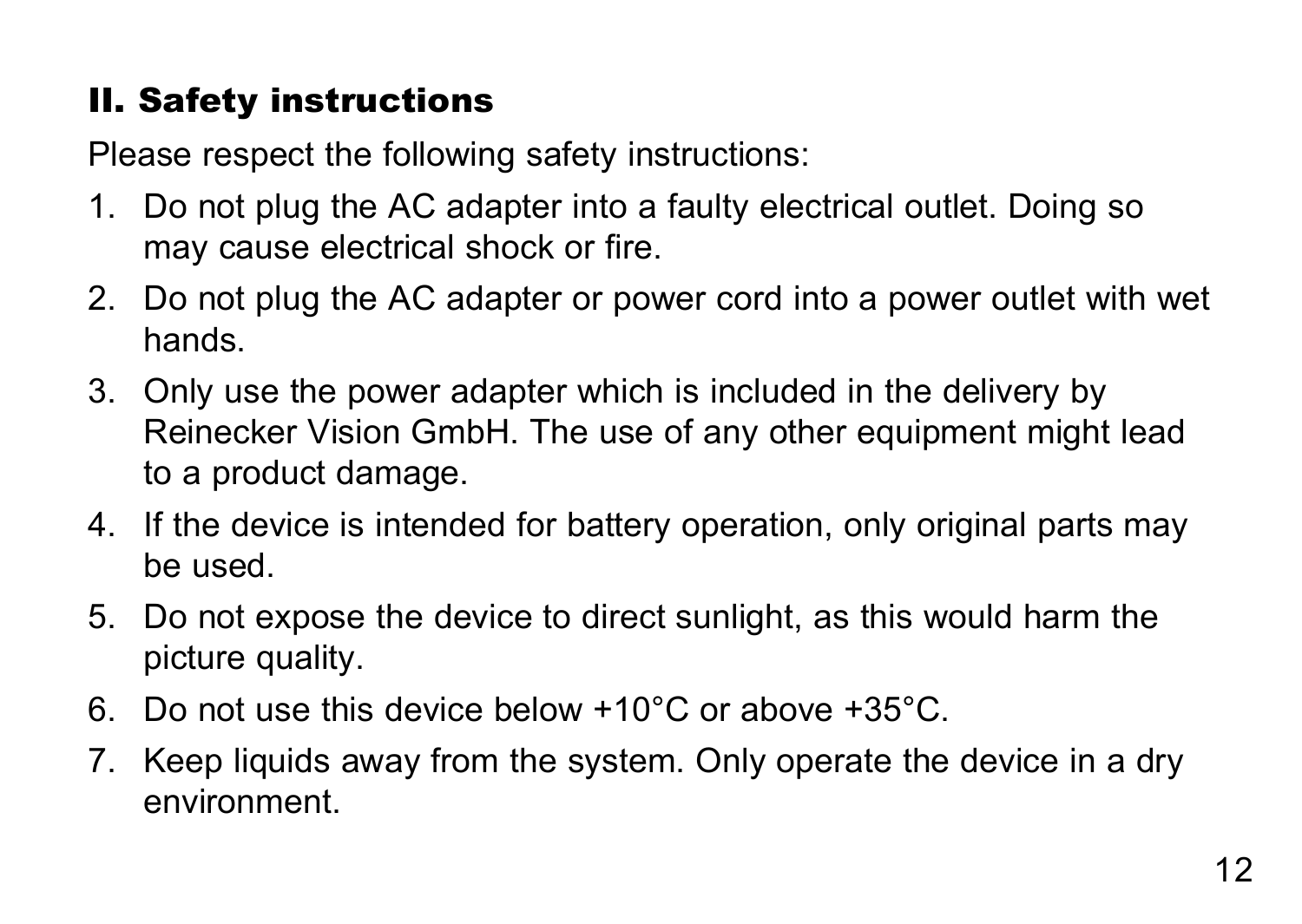- 8. The device may not be used next to medical devices (patients environment).
- 9. Do not twist or squeeze the screen or place heavy objects on the unit, as this may damage the unit. Be careful with sharp and pointed objects.
- 10. Do not try to repair or to dismantle the device by your own. This would automatically void the warranty. If you need any technical assistance please get in contact with the local distributor or with Reinecker Vision GmbH.
- 11. Always turn OFF the system and disconnect it from the power supply before cleaning it. Only use a soft and slightly damped cloth. Only use a mild household detergent. Do not use alcohol containing or strong detergents.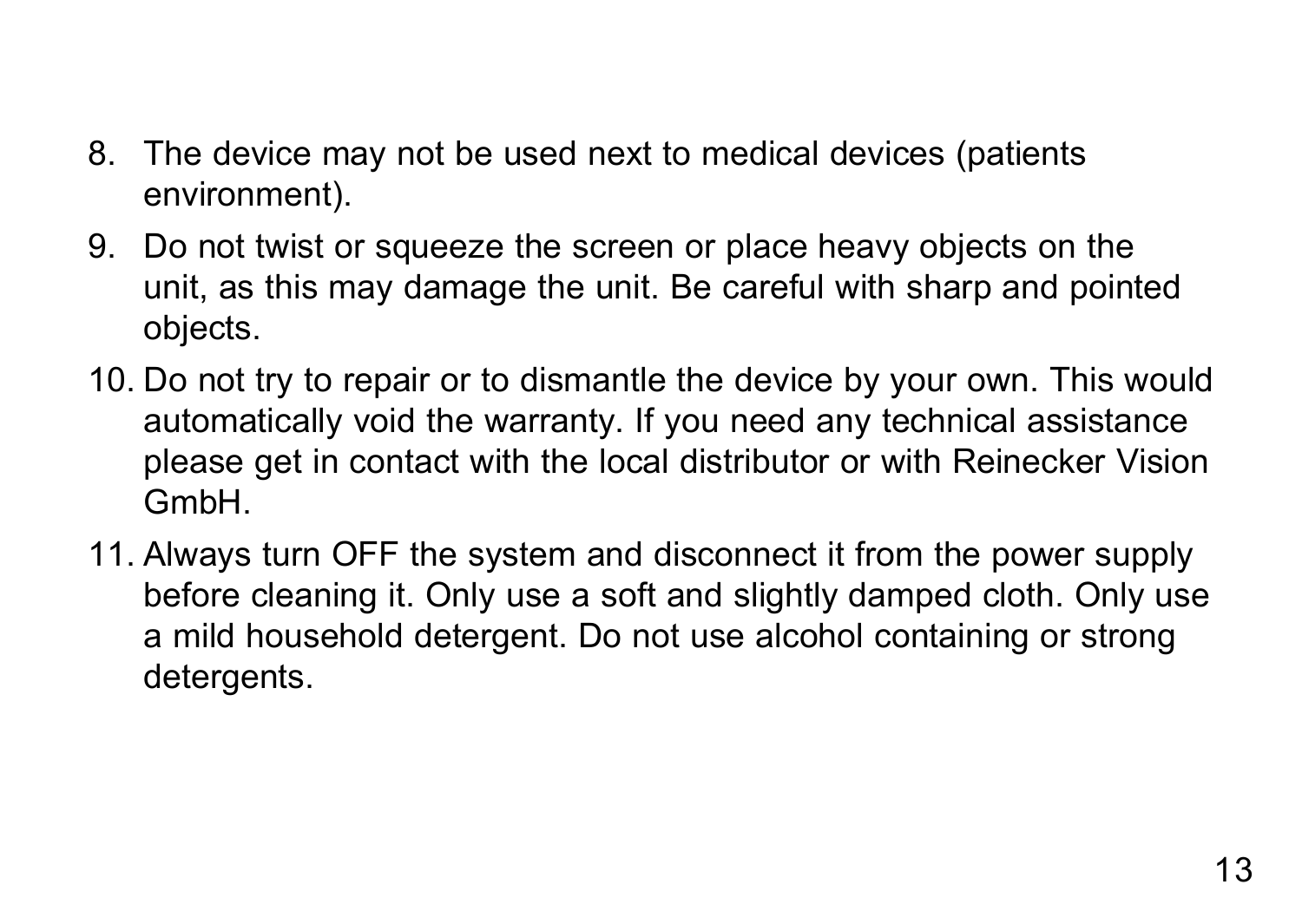# <span id="page-13-0"></span>III. Instructions

# 1. Scope of supply

- $\bullet$  MANO 5
- **Li-Ion battery**
- battery cover
- battery cover with handle
- carrving case

# 2. Commissioning

# <span id="page-13-1"></span>Battery installation

Turn the unit to make the back face up.

Press the arrow icon on the battery cover and slide outward to open the battery cover.

Insert the battery to the right position in the battery slot.

- USB cable with power adapters
- TV connection cable
- microfiber cloth
- quick start guide
- user manual

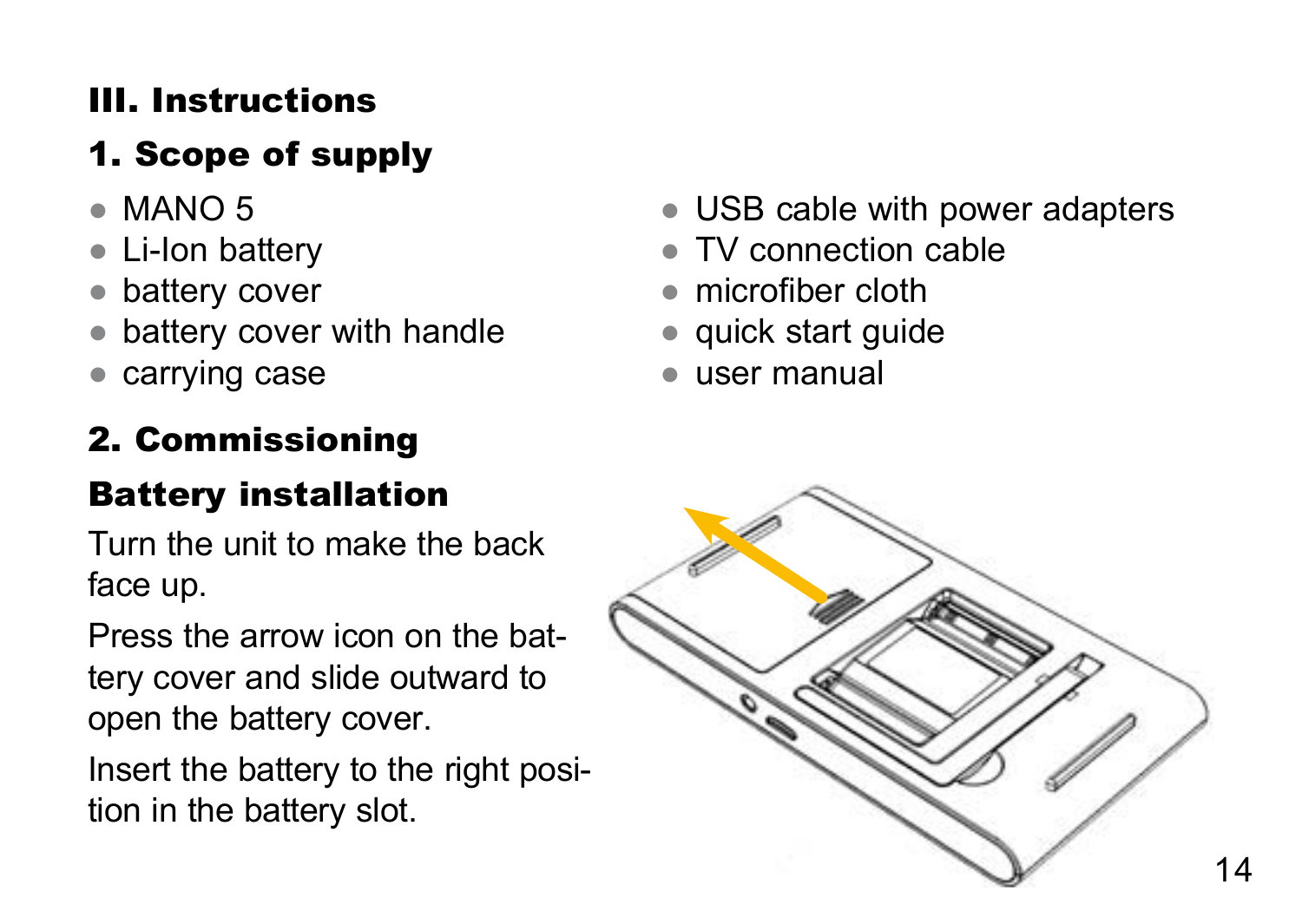<span id="page-14-0"></span>Place and slide back the battery cover.

#### Charging the battery

Before using the device for the first time, you must fully charge the battery. Connect the supplied USB cable to the power adapter and connect the supplied USB cable to the USB-C port on the unit. Plug the power adapter into an AC outlet and start charging MANO 5.

**Caution:** The AC adapter supplied with the unit is designed to operate this system only. Do not use any other AC adapter.

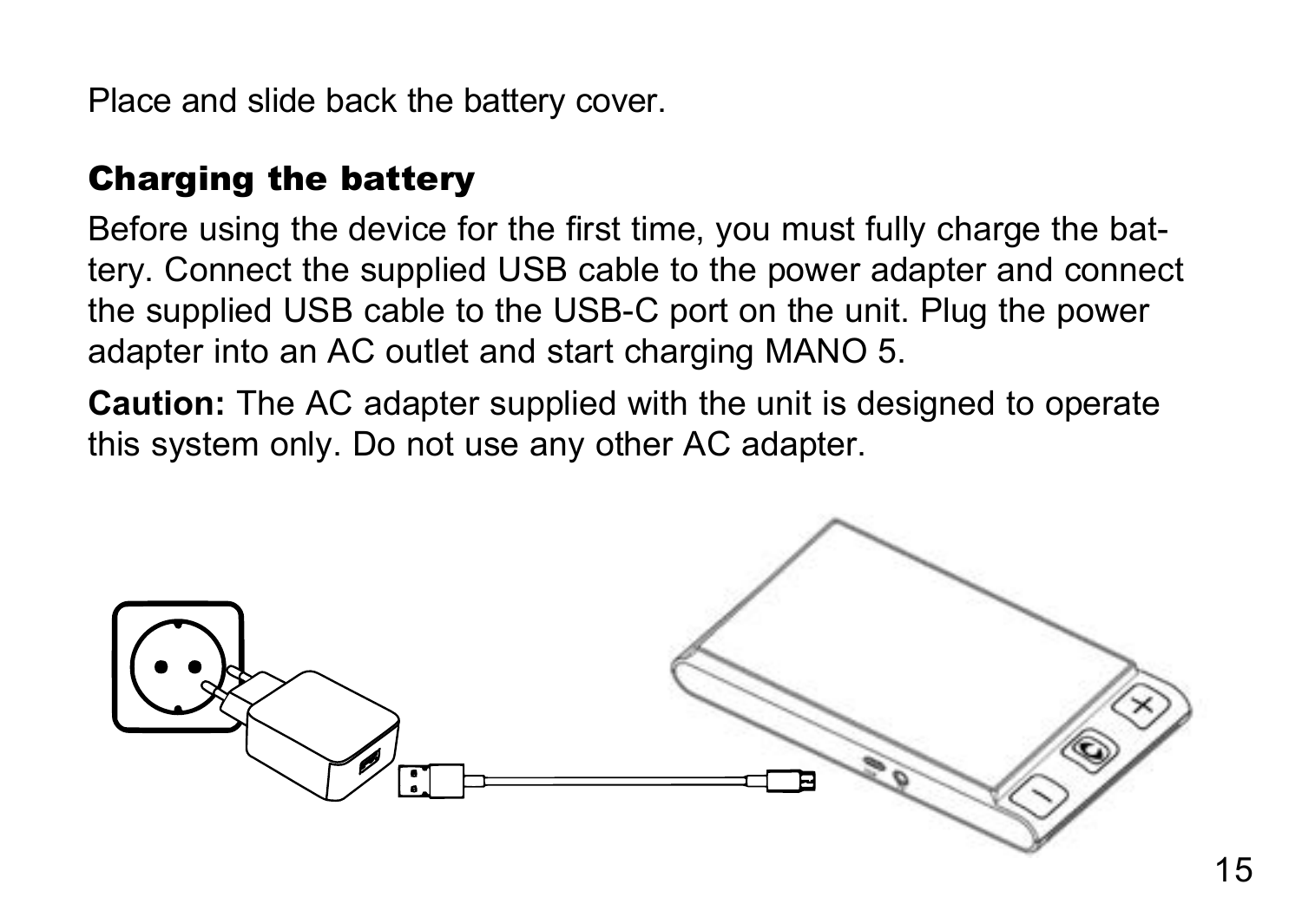# <span id="page-15-0"></span>Battery handling

**Attention:** A prerequisite for a long life battery life time is the correct operation and charging of the battery.

- Make sure the battery is fully charged before first use of the system
- For charging, connect the power adapter with the USB-C port on the bottom of the system and plug it into an AC outlet.
- If MANO 5 is not in use for a longer period of time, the battery discharges automatically. Always check charging status to avoid complete discharge which would damage the unit.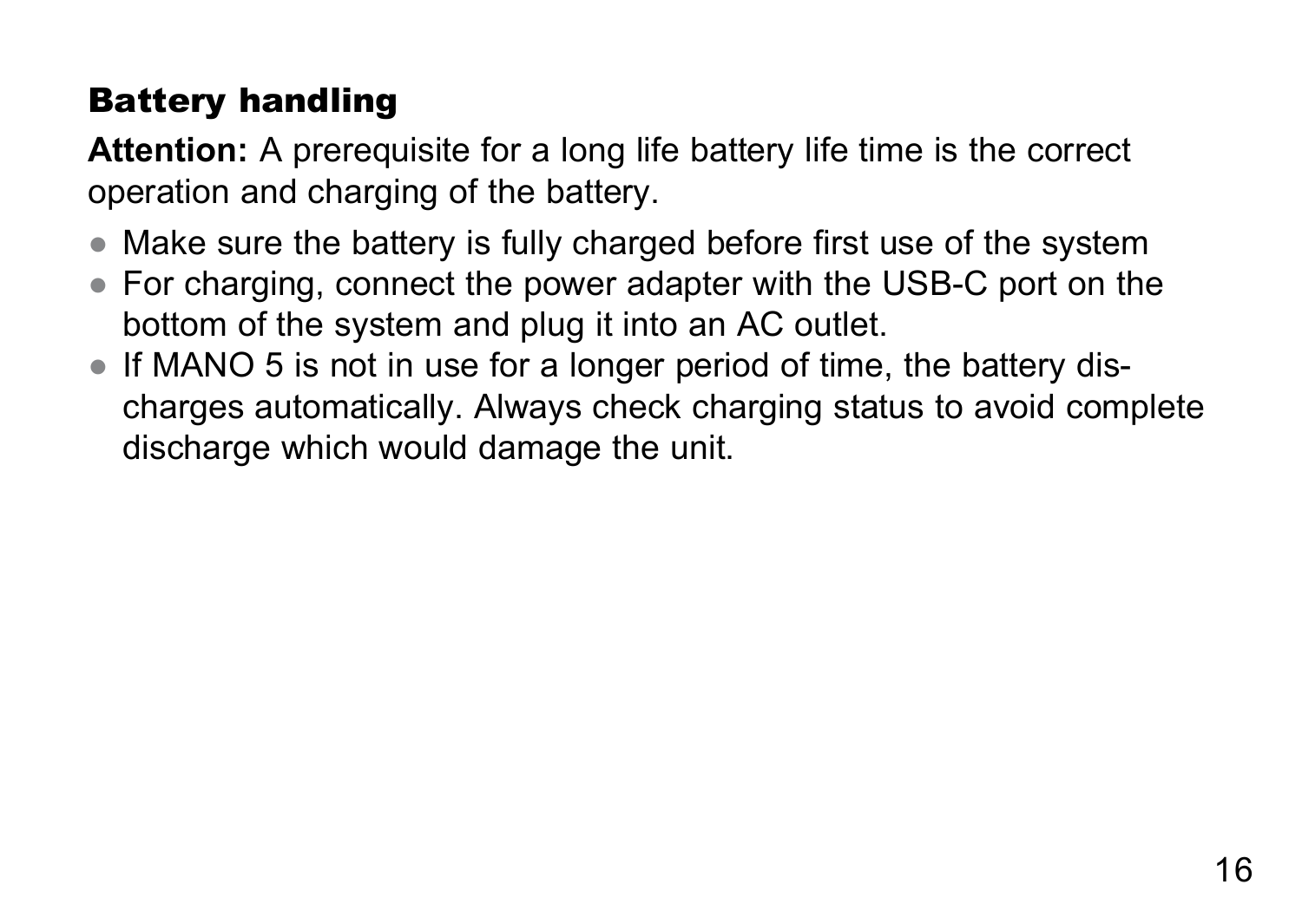# <span id="page-16-0"></span>Power indicator

The symbol of the power indicator lights up in different colors, which can be used to indicate different charging states:

# **Device switched OFF, power supply connected:**

- Green power indicator: device is charging
- Power indicator OFF: device is fully charged

# **Device switched ON:**

- Green power indicator: sufficient battery charge or power supply connected
- Red power indicator: battery almost empty, device needs to be charged
- Red power indicator flashing: device needs to be charged immediately

A full charge takes about 5 hours and will allow the unit to work for about 3 to 3.5 hours (depending on the operation mode).

The battery status can be checked by briefly pressing the power button. The displayed information will disappear automatically after a few seconds.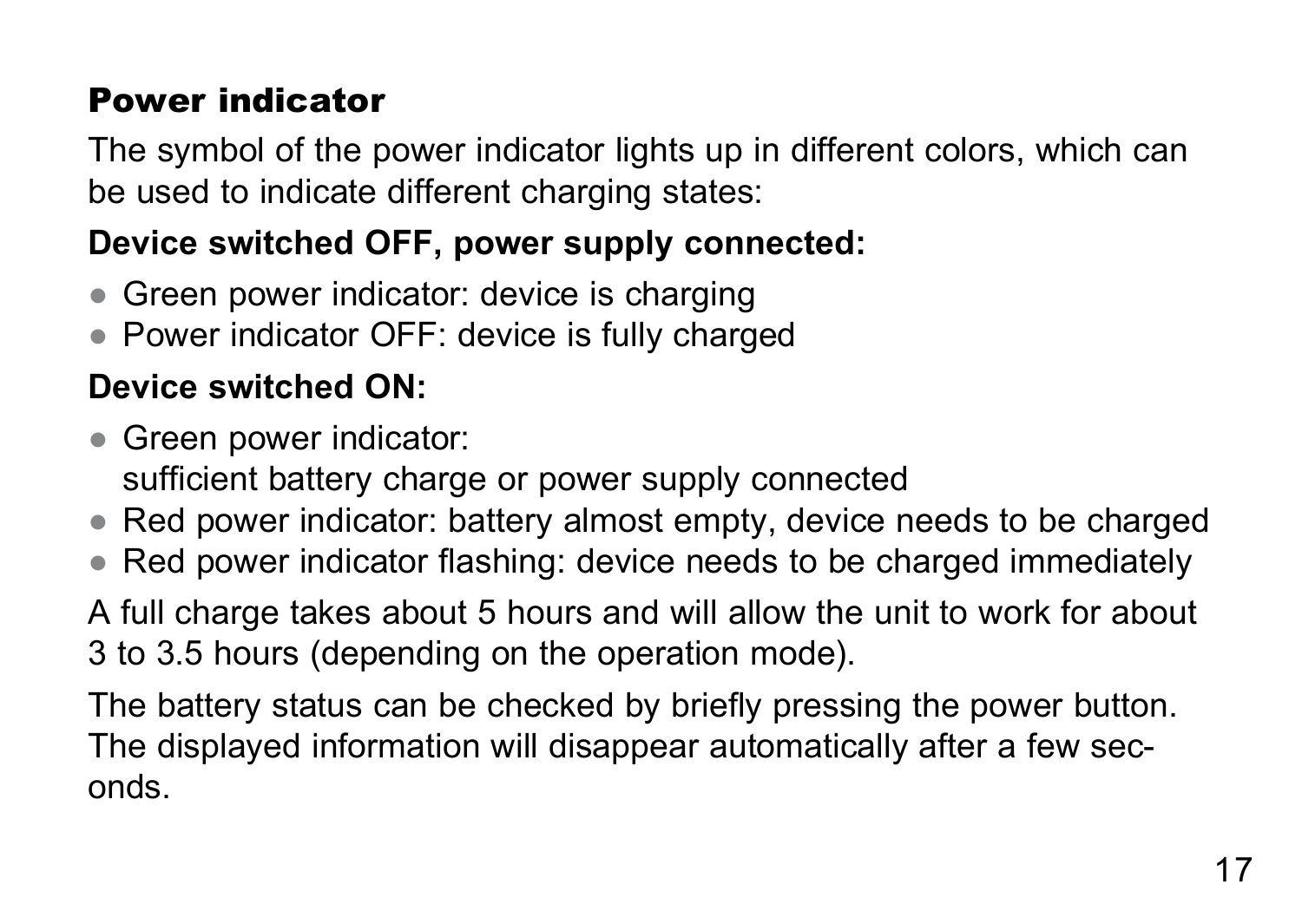## <span id="page-17-0"></span>Writing stand

Open the writing stand as the following figure shows. And you can write under the camera.

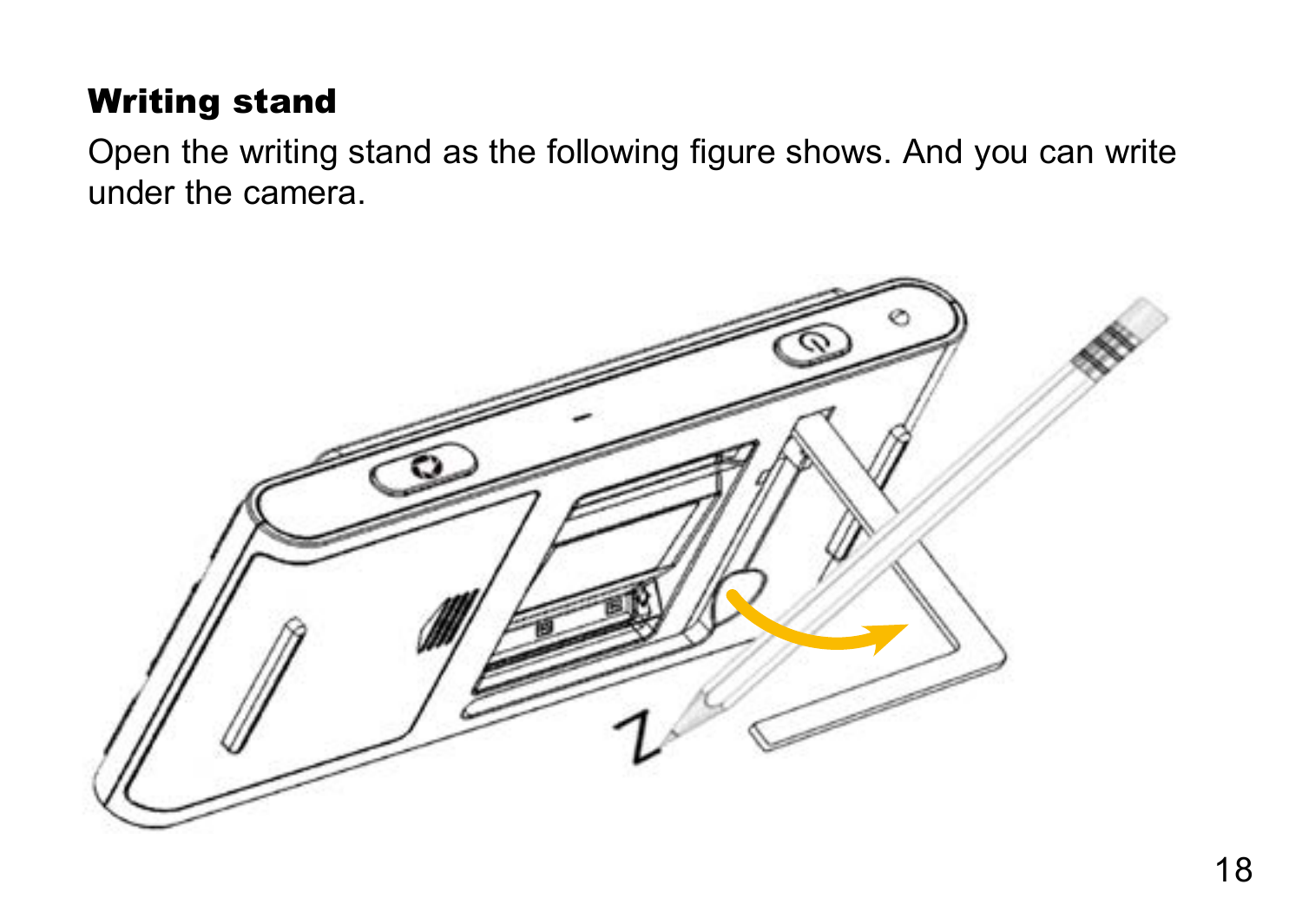#### <span id="page-18-0"></span>Attaching the foldable handle

A foldable handle can be attached to the rear by replacing the battery cover. To do this, remove the battery cover as described on [page 14.](#page-13-1) Unfold the cover with handle and slide it back until it clicks into place.

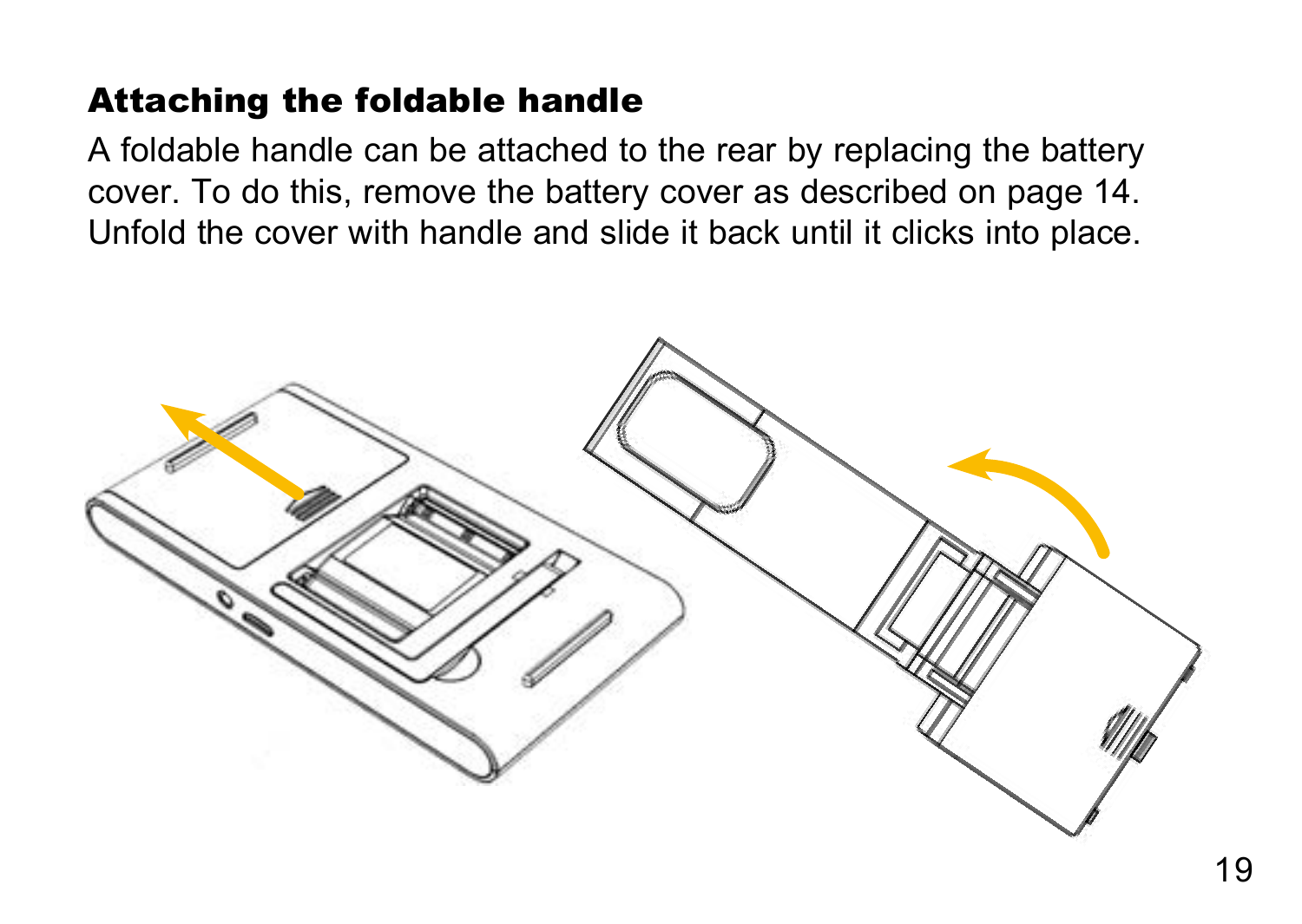# <span id="page-19-0"></span>3. Operation

#### Compositions

#### **Front**

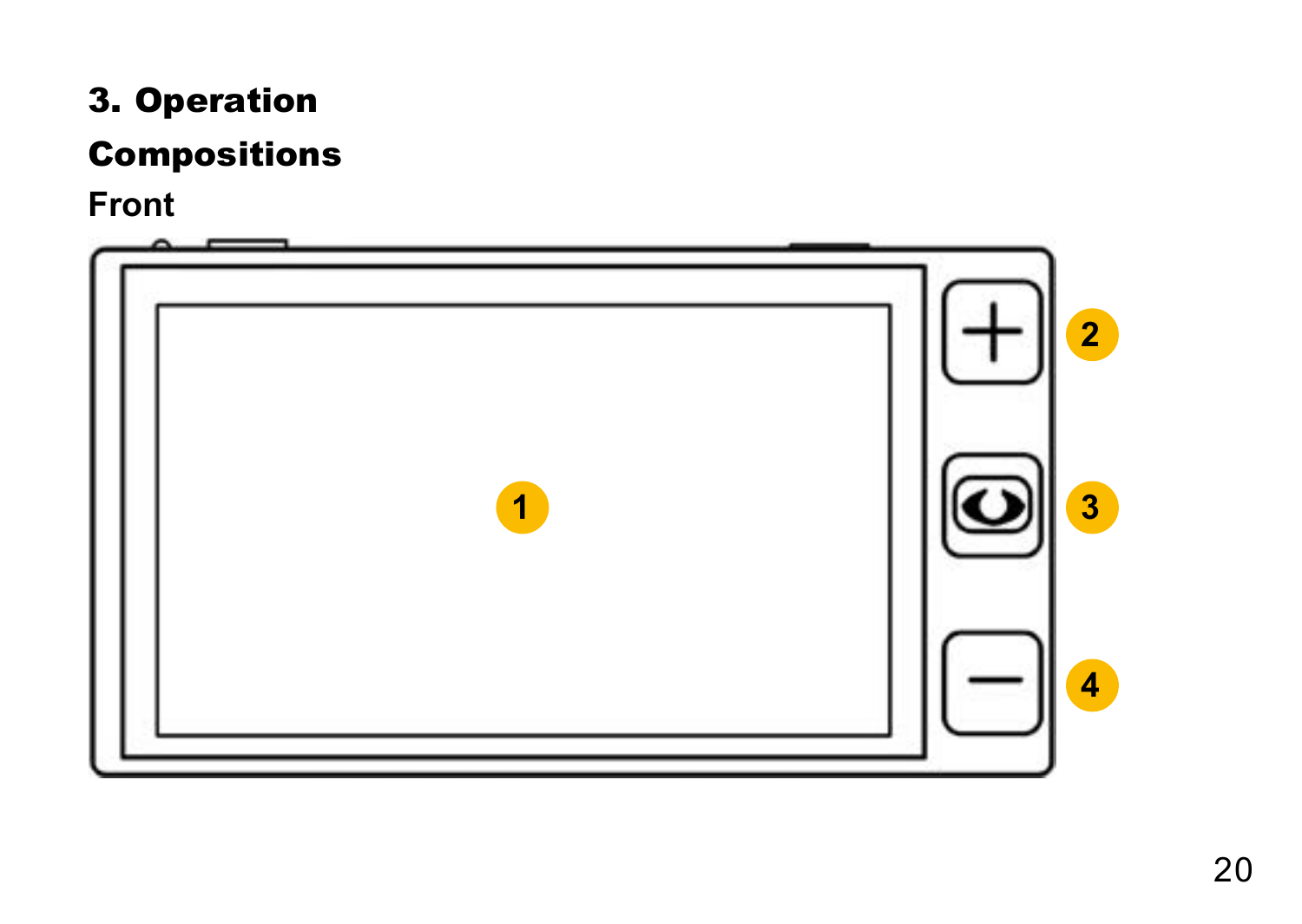

#### **Bottom**



5) status LED

10) TV port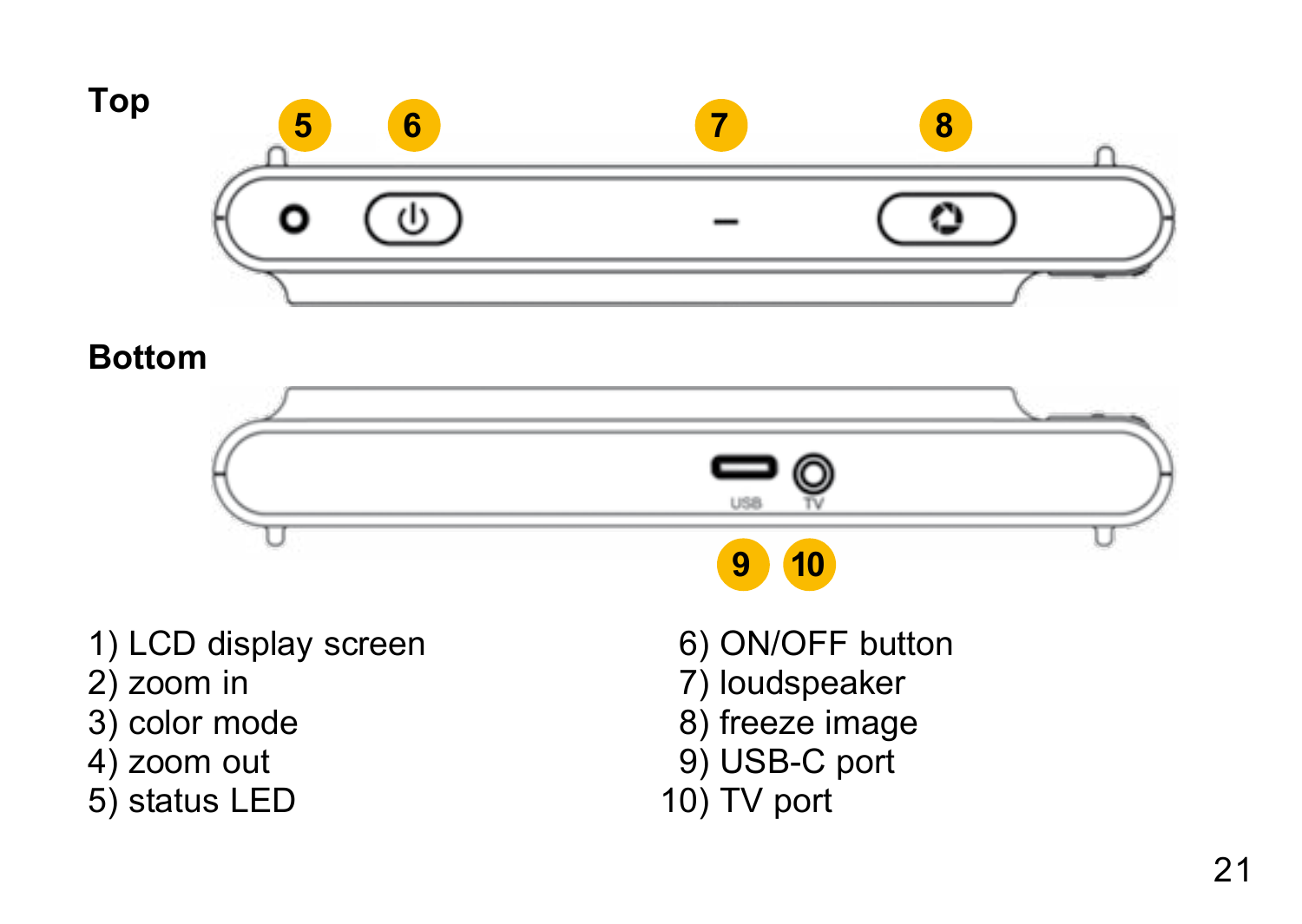#### **Back**



11) stand 12) camera 13) LED lighting 14) battery compartment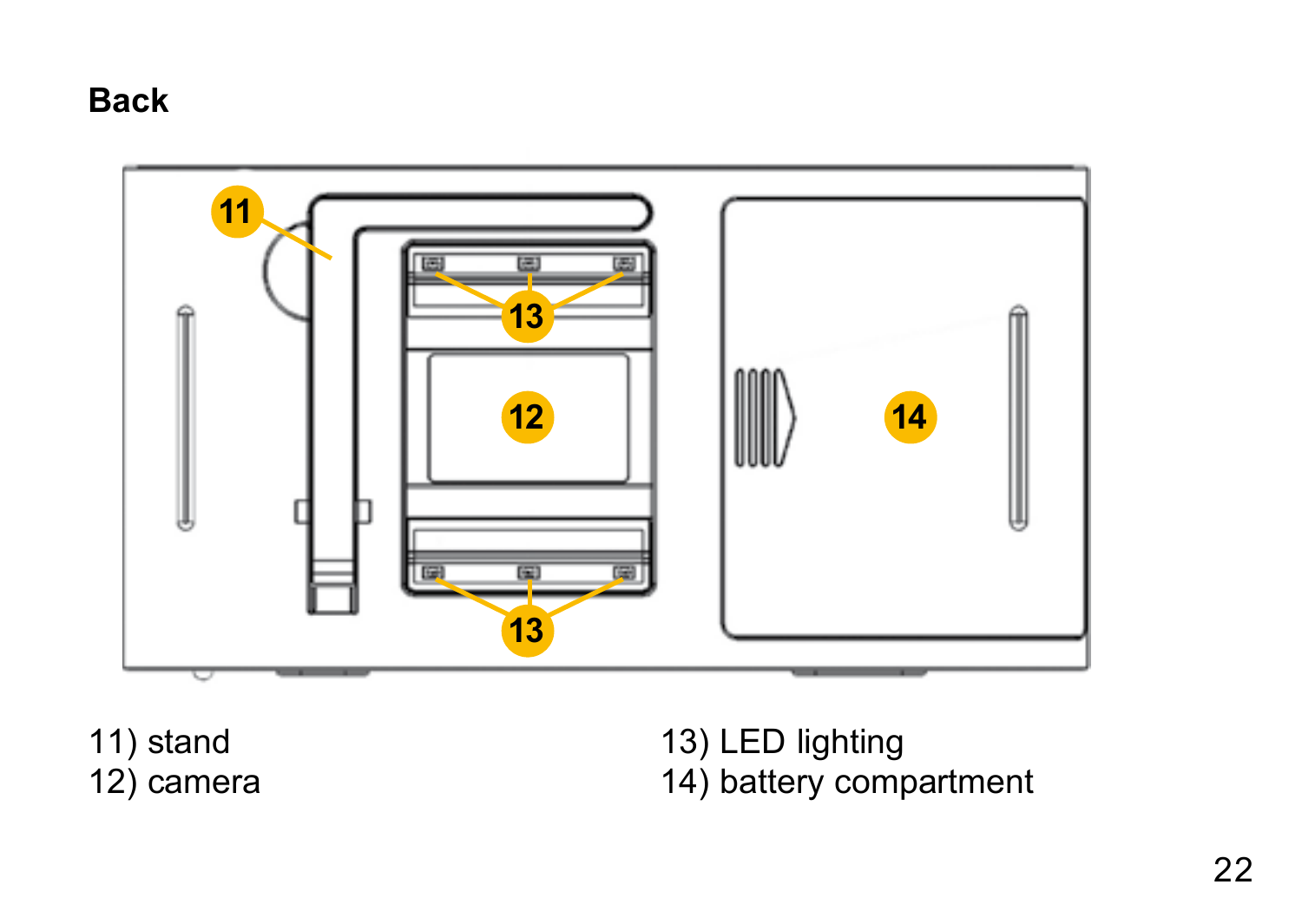# <span id="page-22-0"></span>Turning ON/OFF

To turn ON MANO 5 press and hold the power button for approx. 3 seconds.

Press and hold the power button for approx. 3 seconds to turn OFF the device.

Briefly press the power button to view the status of the battery, color mode, freeze/live image, and the acoustic signals.

Press the power button in combination with other buttons to set certain functions (e.g. contrast).

# Acoustic signals

If this function is active, you will hear an acoustic signal for the following status messages:

● Device ON/OFF

● Threshold reached

- Pressing any button
- 
- Battery low Press and hold the freeze button for approx. 3 seconds to turn ON/ OFF the acoustic signals.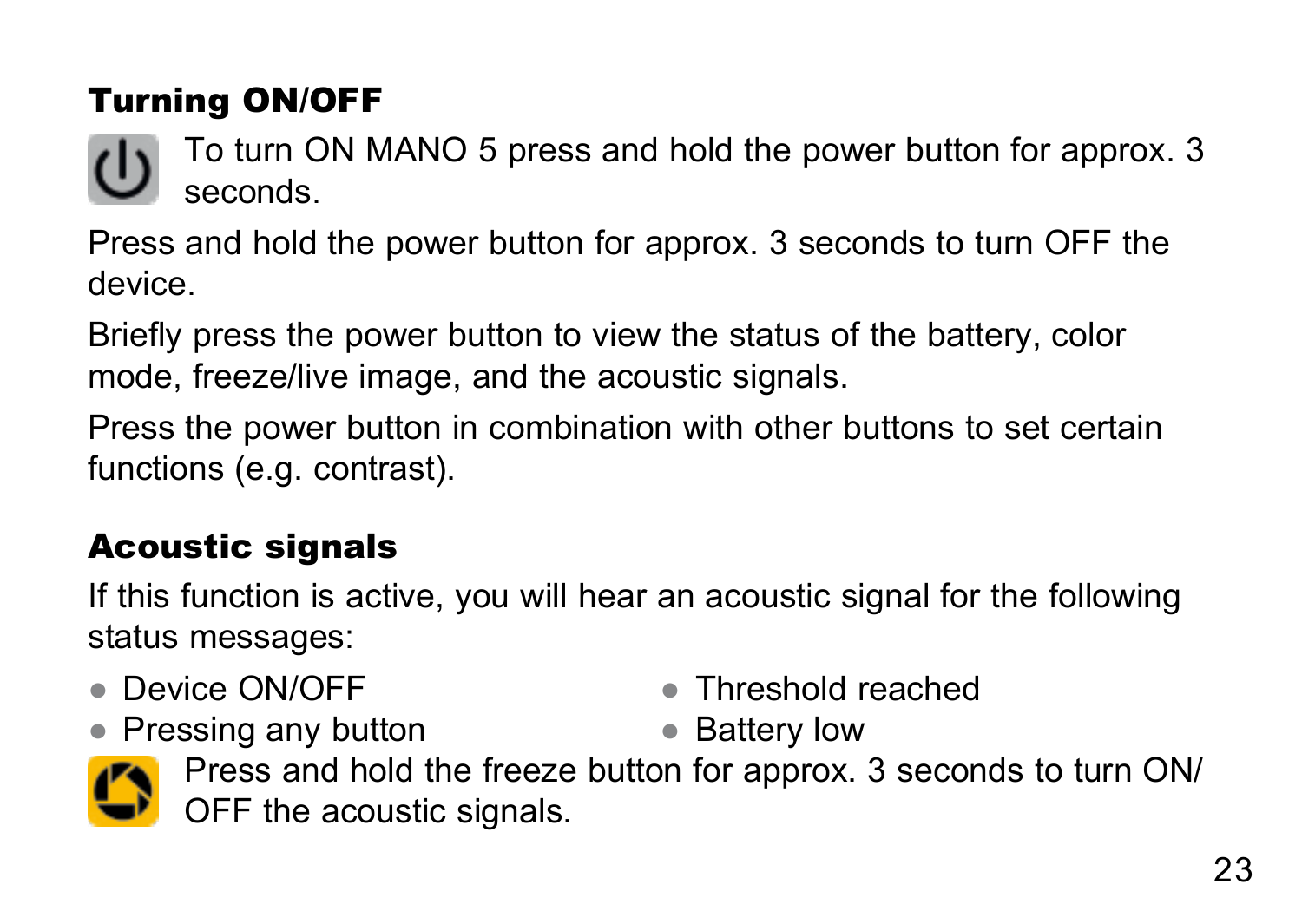# <span id="page-23-0"></span>**Magnification**

Press the zoom in button to increase the magnification and the zoom out button to decrease it. Press and hold one of the zoom buttons to adjust the magnification continuously.

# Color modes

A color mode is a pre-defined color combination. Full color mode is suitable for viewing pictures or maps. Artificial color mode is a combination of contrasting foreground and background colors and can help to read more clearly.



Tap the color mode button to cycle between the different color modes. In the artificial color mode, you can return to the true color mode by pressing and holding the color mode button.

There are three different artificial color combination lists available. You can switch between them by long pressing the color mode button in true color mode.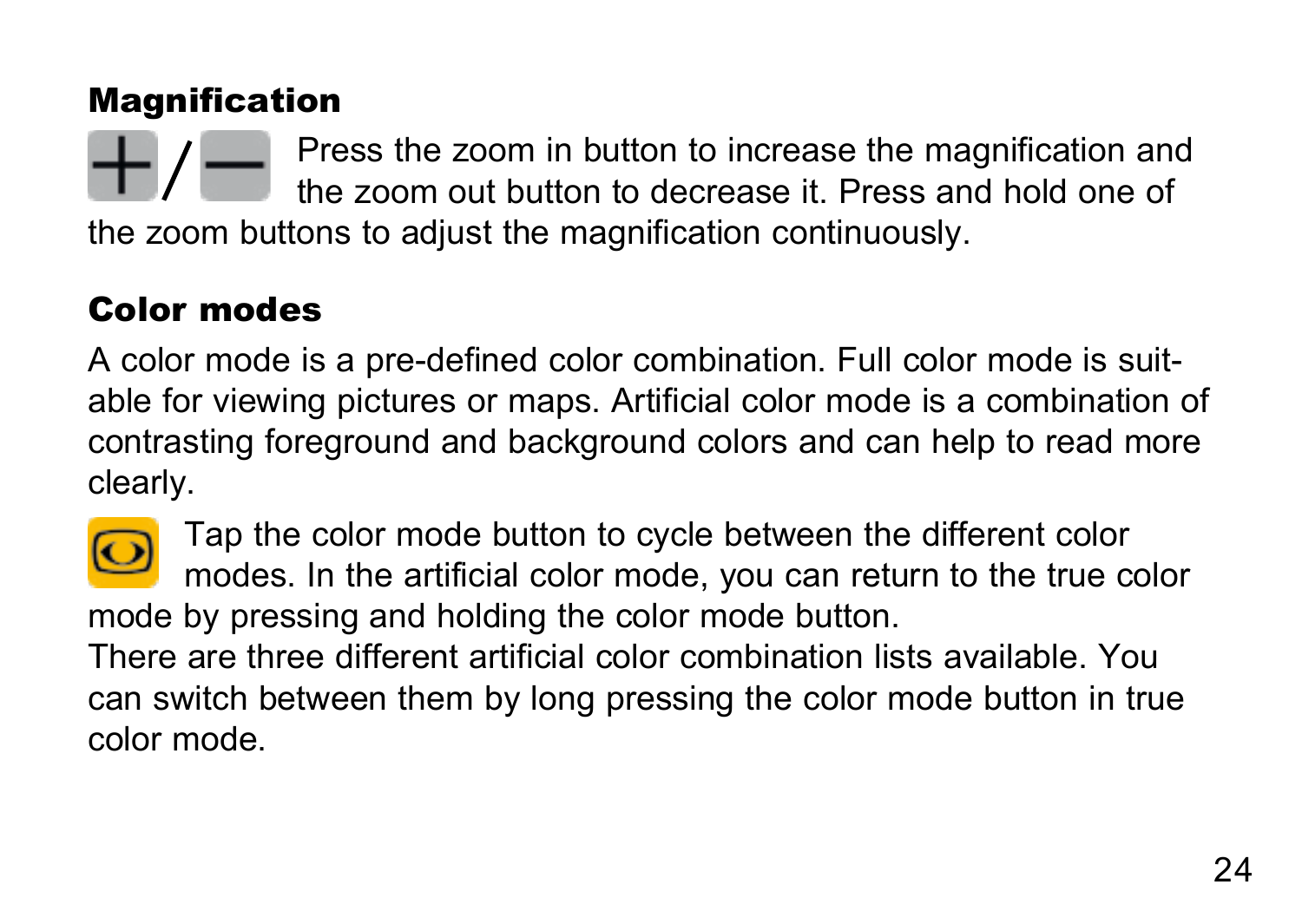The following color combinations are available in the different artificial color combination lists:



true color mode

 $\Box$  white on black  $\Box$  black on white



**Standard (default setting):**

true color mode



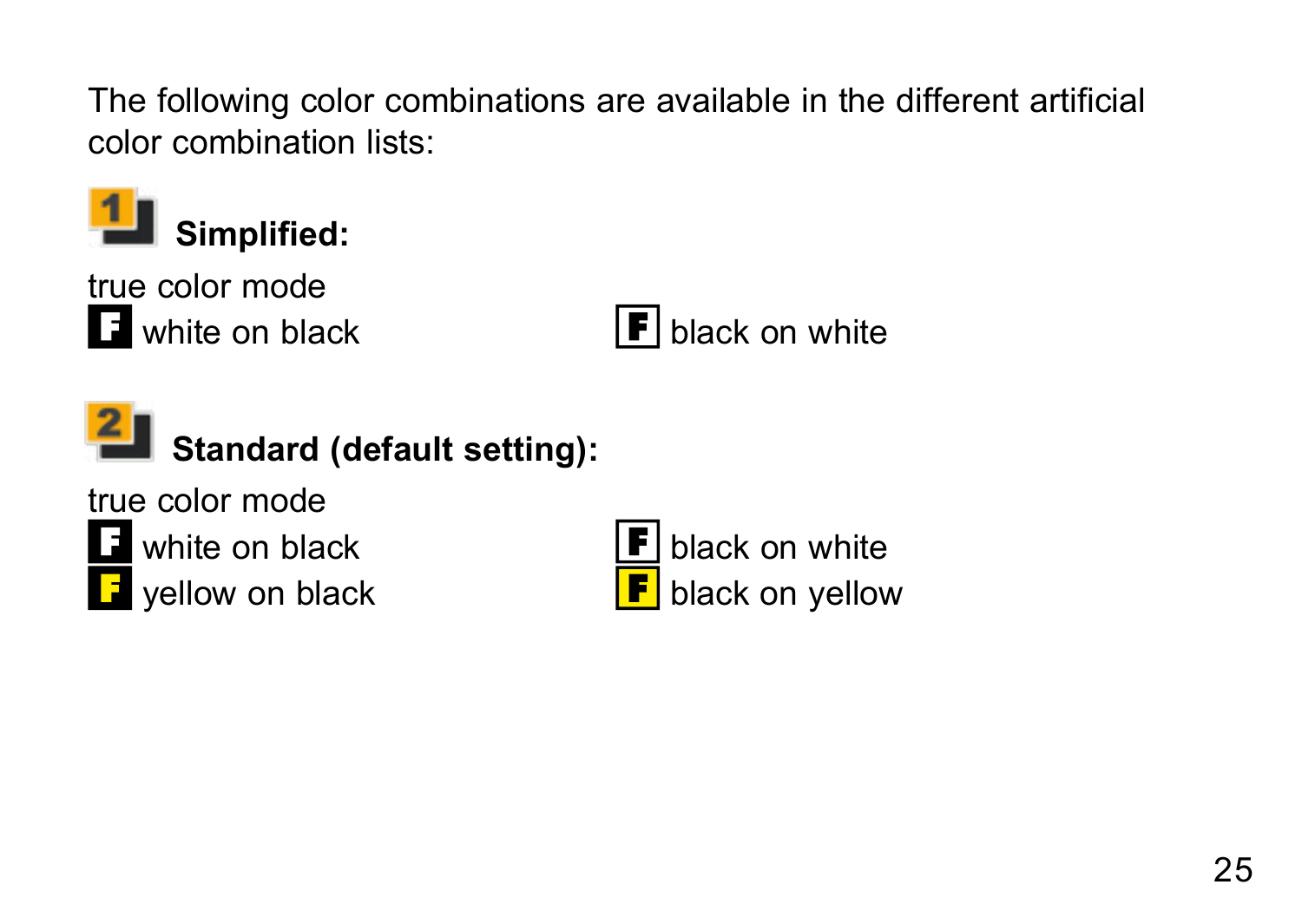<span id="page-25-0"></span>



# **Brightness**

Set the display brightness for full color mode and artificial color mode. The factory default value is highlighted in green.



power button and zoom in button: increase brightness



power button and zoom out button:

decrease brightness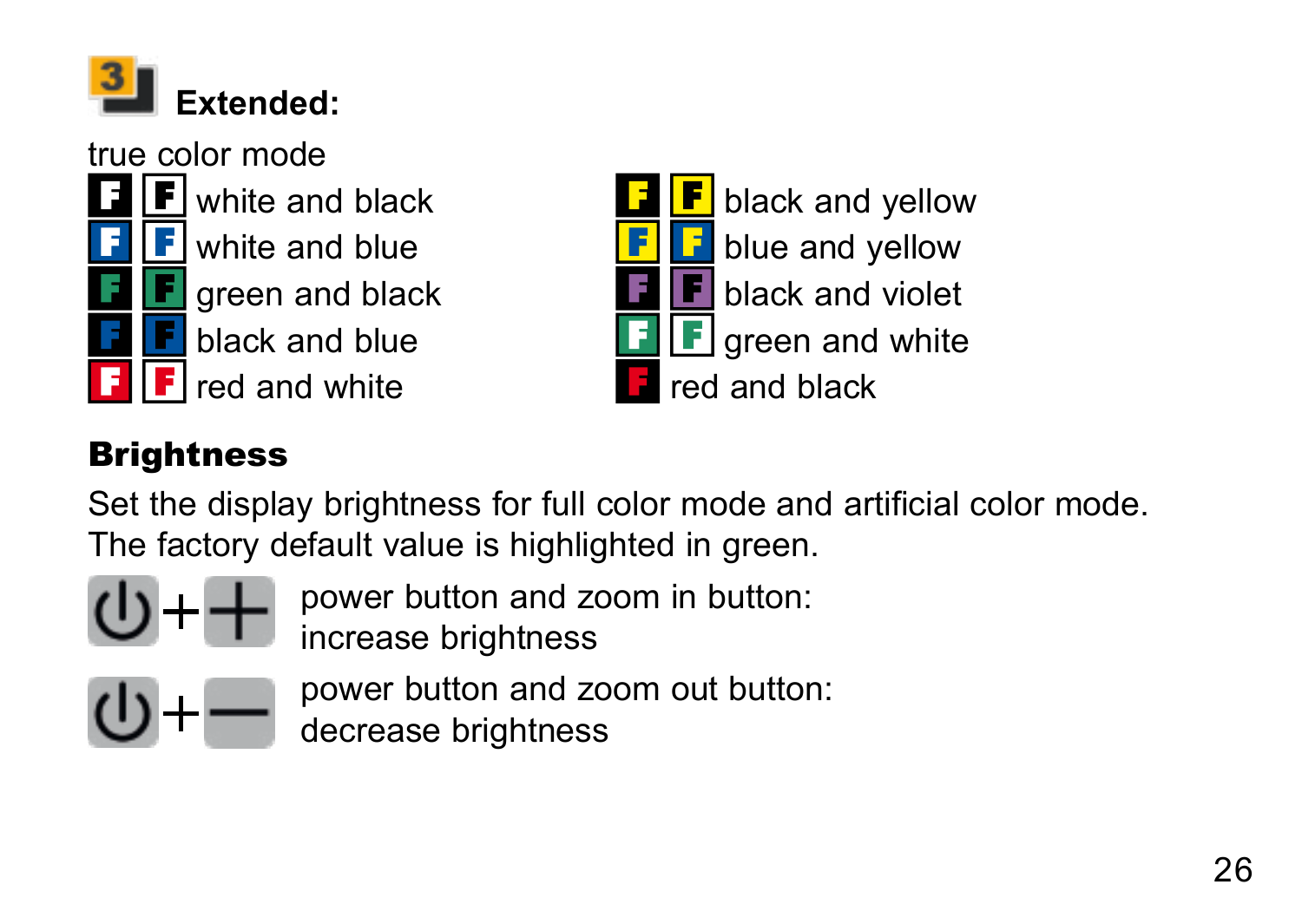#### <span id="page-26-0"></span>Contrast adjustment (artificial color mode)

Fine-tuning the combination of foreground and background color in an artificial color mode improves the image quality of different materials. The factory default value is highlighted in green. Press the power button and the color mode button simultaneously to change the contrast.

# LED lighting ON/OFF

The LED illumination can be turned ON and OFF by pressing the power button and the freeze button simultaneously.

#### Freeze image

Freezing an image on the LCD screen can be useful for further reading, and also further zooming in or zooming out or changing the color mode for a better view. The brightness can't be adjusted in a freeze image.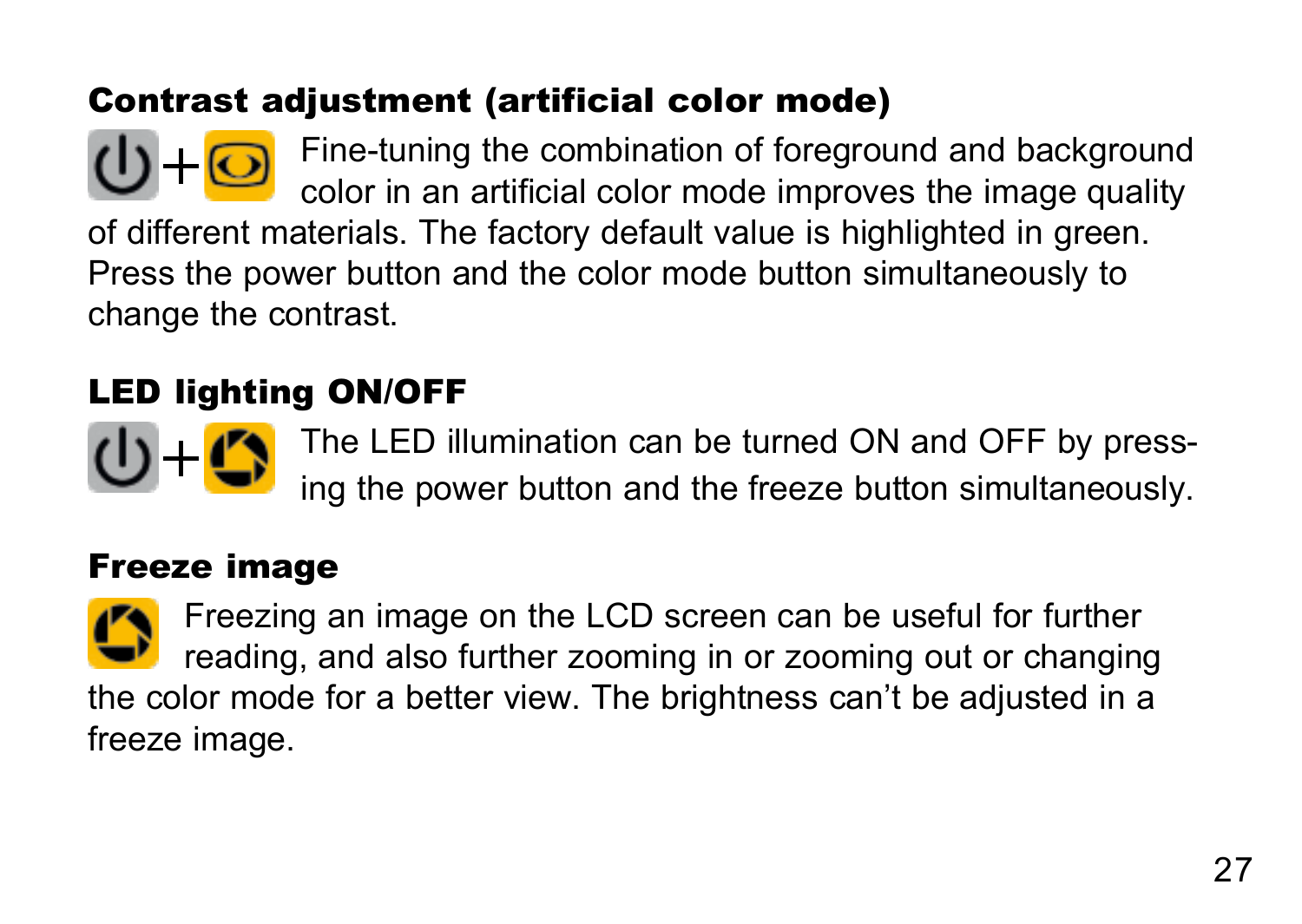Press the freeze button to lock the active image.

Press the freeze button again to release it.

You can move the magnified image as follows:



power button and zoom + button: move image to the right or up



power button and zoom - button: move image to the left or down



If you want to switch from the horizontal direction of movement to the vertical direction, briefly press both the power and the color mode button.

While moving and zooming in/out, you can see an overview at the top left of the screen that shows you where you are currently located in the original image.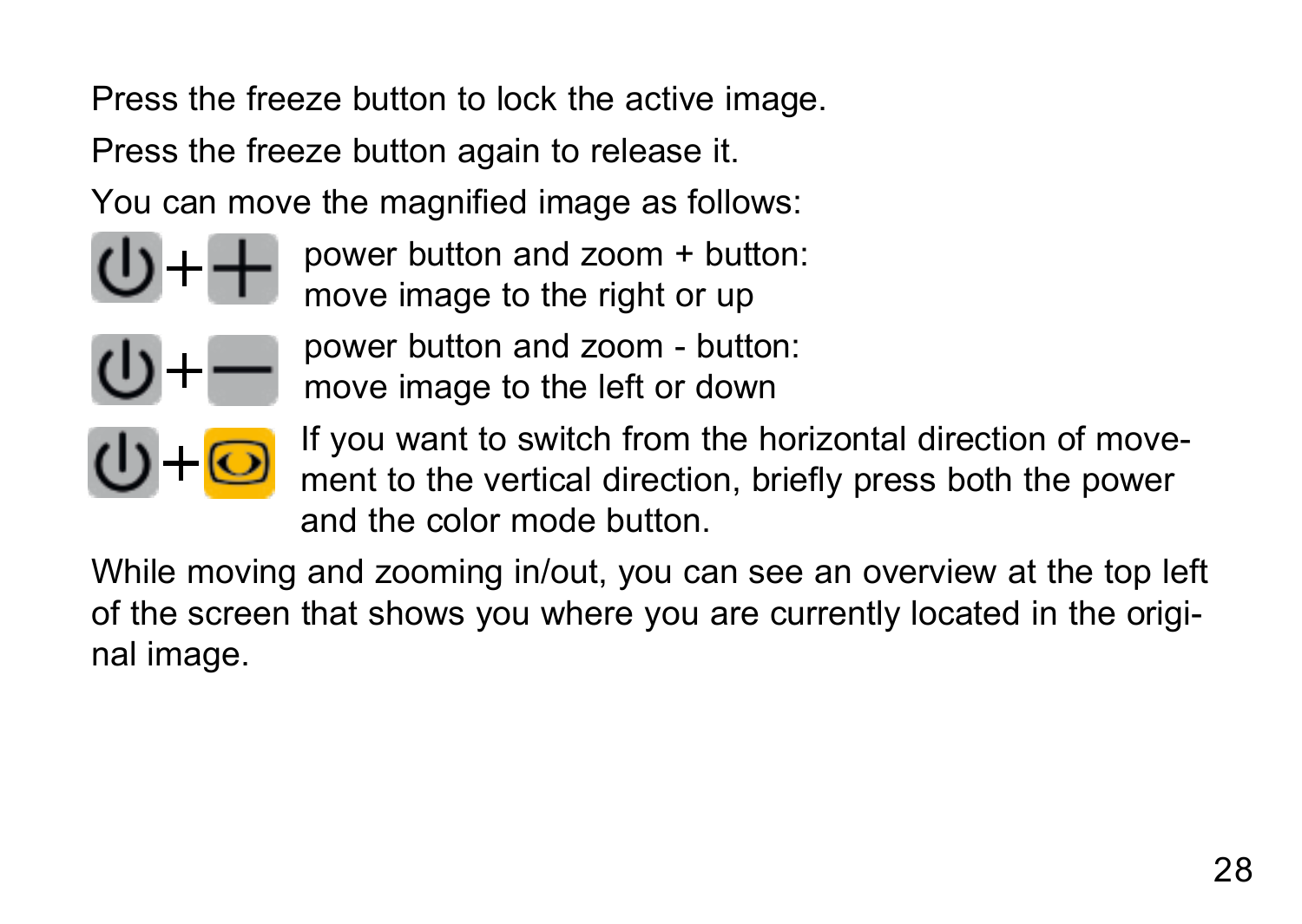# <span id="page-28-0"></span>Connection to a TV

You can connect MANO 5 to a TV. Insert the black plug of the TV cable into the TV output on the bottom of MANO 5. Connect the yellow RCA plug to the yellow composite input on your TV.





Then select the correct output mode (PAL or NTSC) with the magnification buttons.



Press the freeze button to confirm your selection.

The display on the MANO 5 switches OFF.

After removing the TV cable, the picture is automatically played back on MANO 5.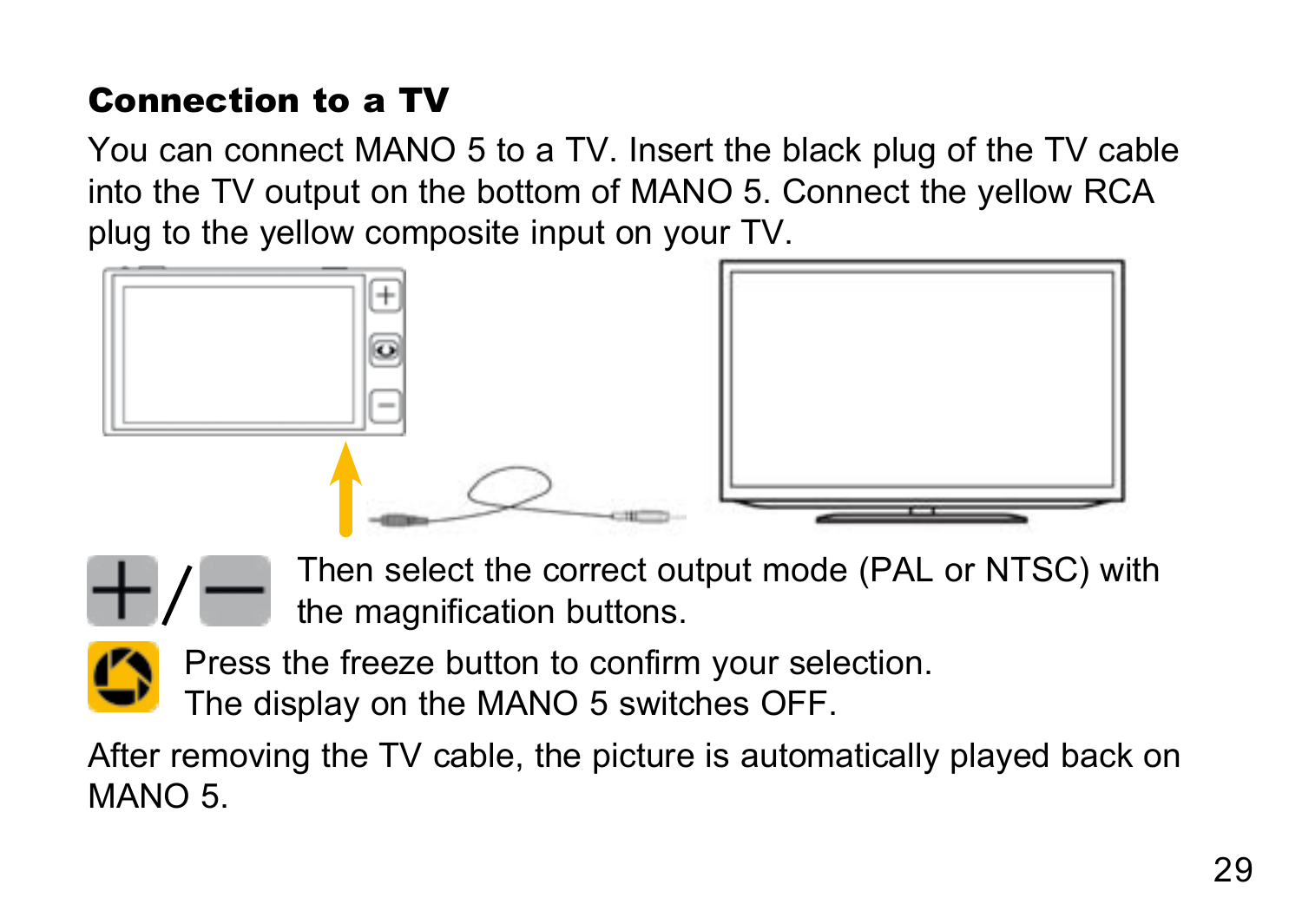# <span id="page-29-0"></span>Memory

MANO 5 will memorize automatically the most recent settings, such as color mode, magnification, acoustic signals when power is OFF and recall them when the system is ON next time.

#### Energy saving mode

If this function is activated, the unit will automatically turn OFF if there is no operation or movement for more than 3 minutes. Long press the power button and the color mode button simultaneously to turn this function ON or OFF.

#### <span id="page-29-1"></span>Reset to default factory settings



Press and hold the freeze button and zoom out button simultaneously for approx. 3 seconds to reset the current

settings to the factory defaults. After resetting, the unit turns OFF automatically.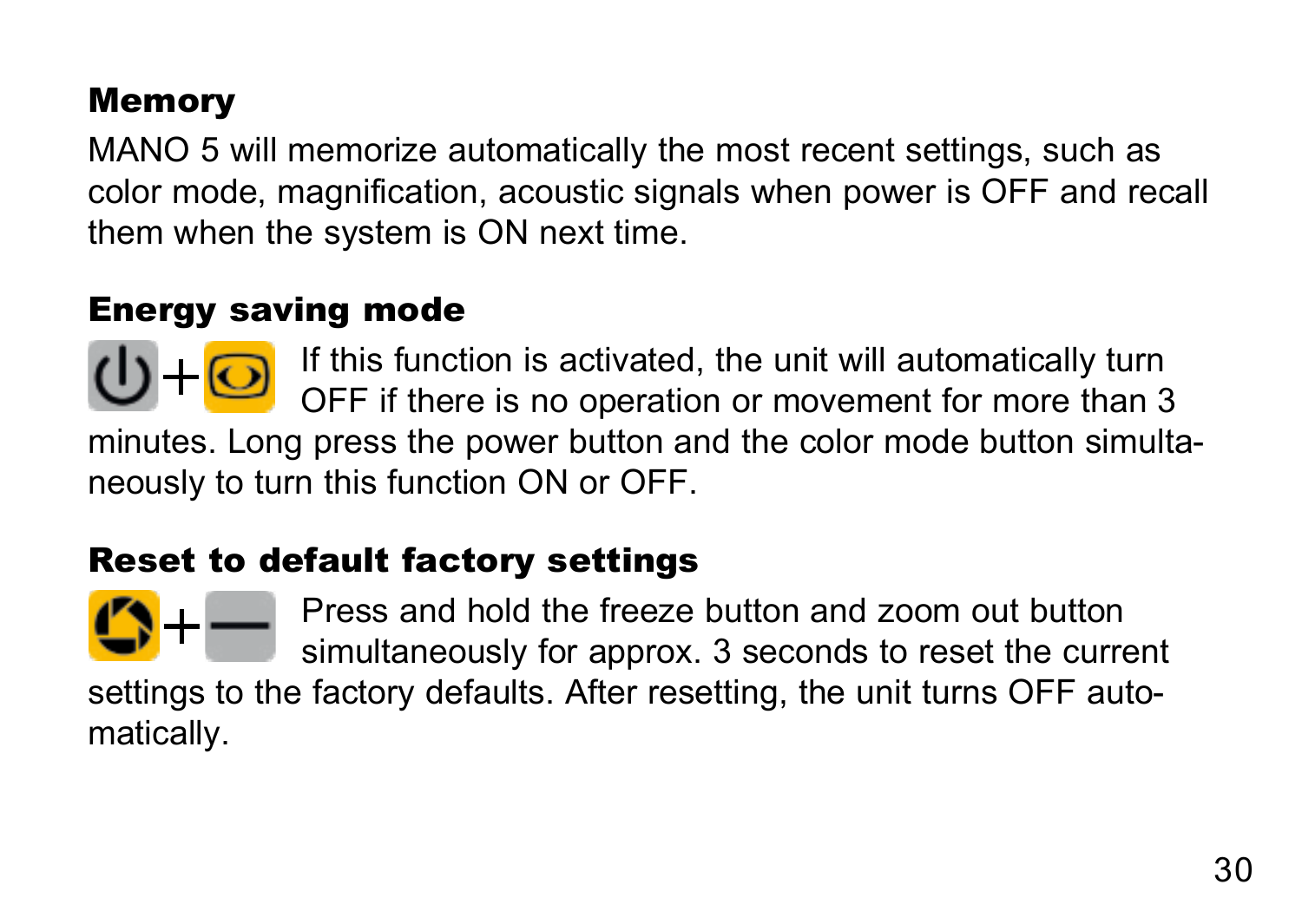# <span id="page-30-0"></span>4. Troubleshooting

# **The device cannot be switched ON**

- Connect the power adapter and charge the battery
- Check if the battery is inserted

# **The device cannot be switched OFF**

● Remove the battery and re-insert it

#### **Black or white screen**

- When the device is placed on a flat, clean surface with no structure, the screen may be black or white. Lift the device up to test if the image changes.
- Change magnification
- Change color mode
- Restart the device
- With the TV cable connected, the screen is always black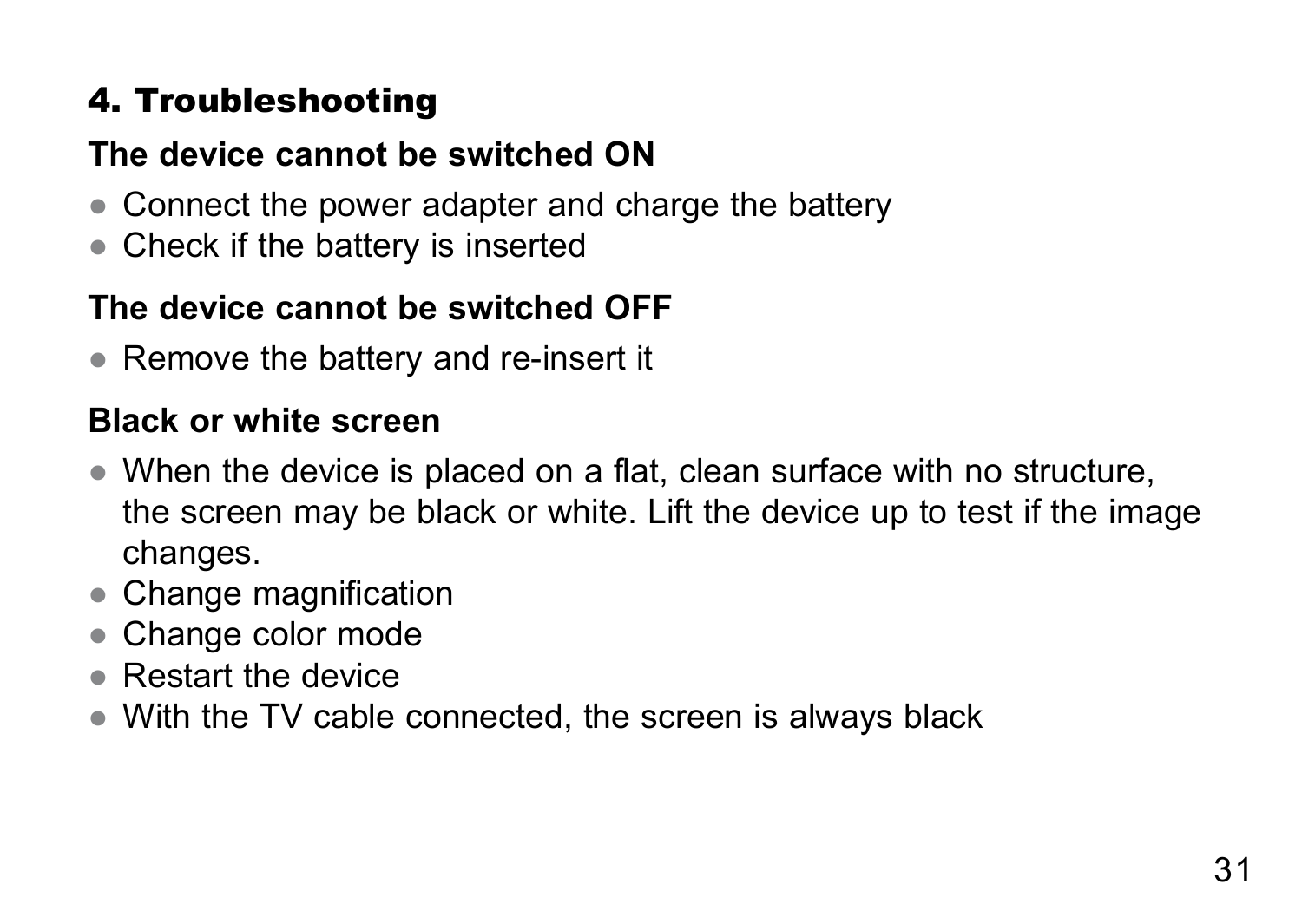#### <span id="page-31-0"></span>**The image does not change**

- Check if the unit is in freeze mode
- Press the power button to check the current status
- Switch the device OFF and ON again

#### **Dirt or stains on the screen**

- Adjusting brightness
- Cleaning the LCD screen and camera

# 5. Warranty information

- 1. Reinecker Vision GmbH grants a warranty of 24 months (warranty period only valid within the European Union) against defects in manufacture counted from date of invoice ex Reinecker Vision GmbH.
- 2. All parts that have been replaced when repairing the unit will automatically become property of Reinecker Vision GmbH.
- 3. Damage caused by improper use or by non-compliance with the operating instructions will result in the invalidation of the warranty.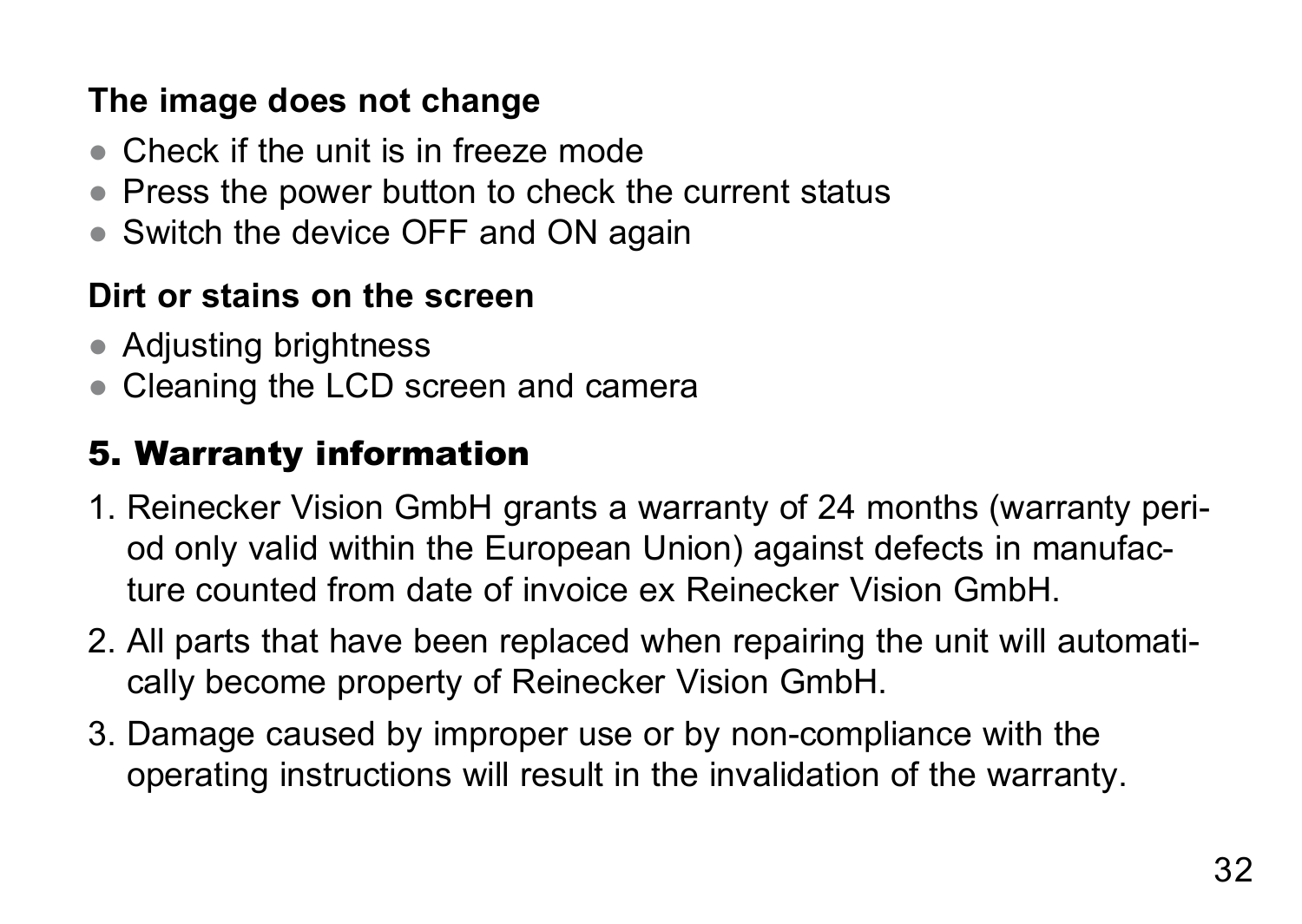- 4. Interventions from persons other than Reinecker Vision GmbH authorized specialists may lead to invalidity of warranty.
- 5. Partial warranty is valid for light sources serving to illuminate the reading object, batteries and other parts subject to wear and tear.
- 6. If a warranty claim is necessary, the system has to be returned to the manufacturer in Alsbach-Hähnlein or to your authorized dealer in the original packaging including all components. The manufacturer does not carry the cost for transport, packaging and insurance. You need to ask for an RMA ticket prior to return the unit. Please have the exact serial number before hand.

Phone number: +49 6257 9311-0 View our General Terms and Conditions.

**Your authorized distributor:**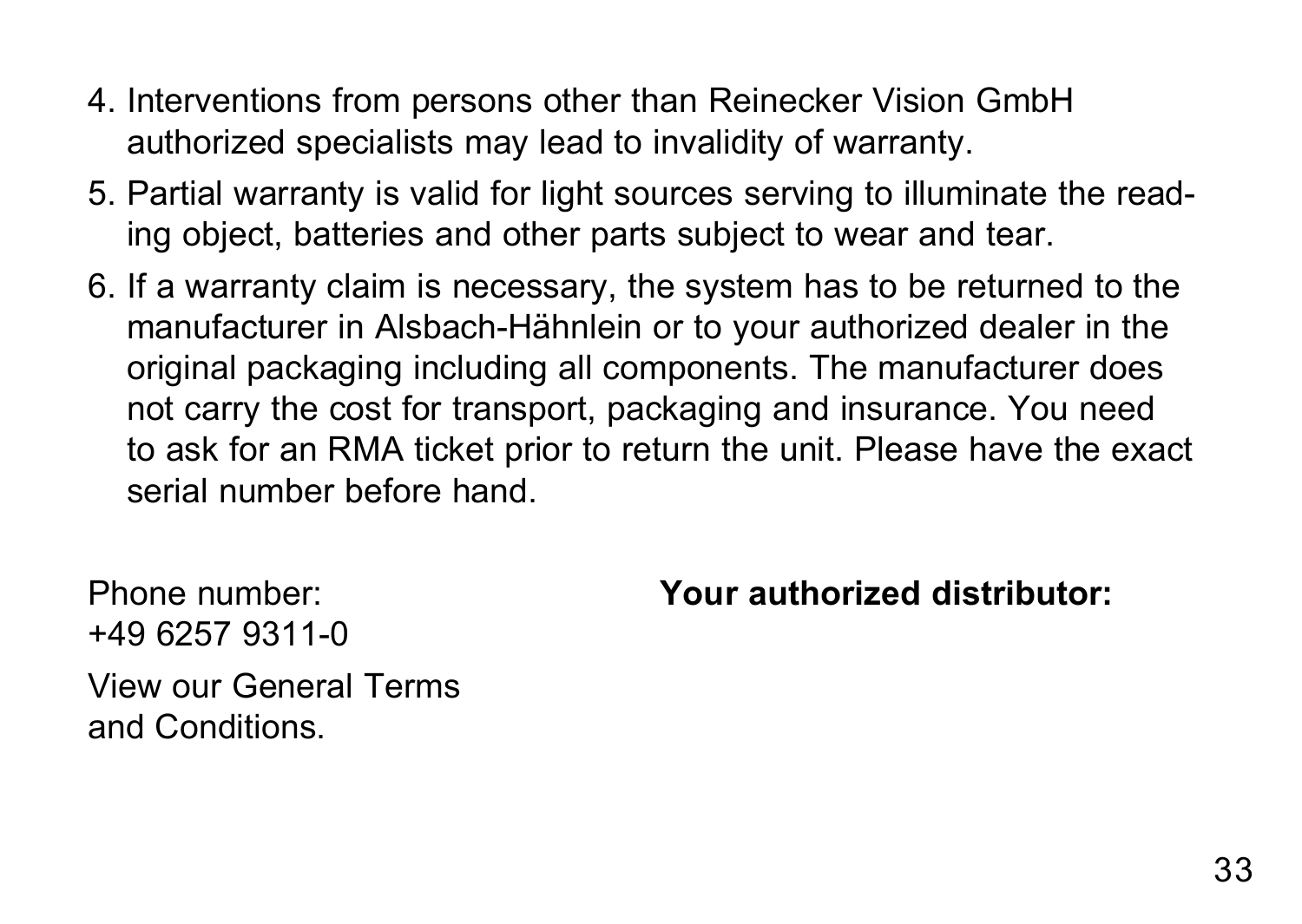#### <span id="page-33-0"></span>6. Technical details

| type                       | <b>MANO 5 (MANO5001)</b>                                            |
|----------------------------|---------------------------------------------------------------------|
| screen                     | 5" LCD display with approx. 12,7 cm<br>screen diagonal              |
| magnification              | approx. x4 to x20                                                   |
| color modes                | true color, up to 20 artificial colors adjustable                   |
| freeze image               | freeze image function,                                              |
| measurements               | WxHxD approx. 15.2 x 8 x 2.2 cm /<br>$6 \times 3.1 \times 0.9$ inch |
| weight                     | approx. 210 g / 7.4 oz                                              |
| operating time             | up to approx. 3 to 3.5 hours                                        |
| charging time              | up to approx. 5 hours                                               |
| power adapter<br>$(USB-C)$ | Input: 110-240V; Output: 5V/1A                                      |